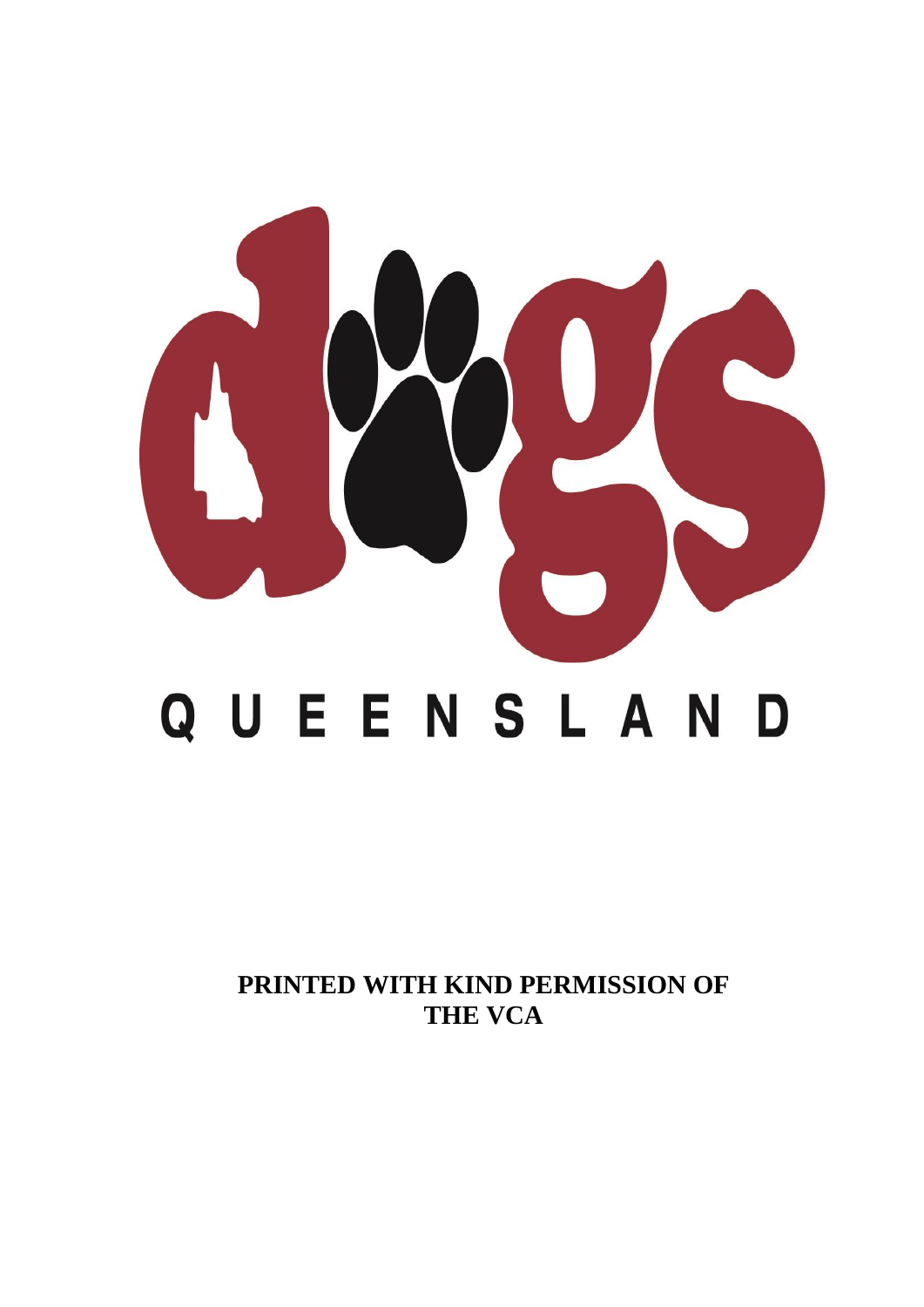# **VICTORIAN**



## **CANINE ASSOCIATION INC. GUIDELINES FOR BREEDERS**

Adopted May 2002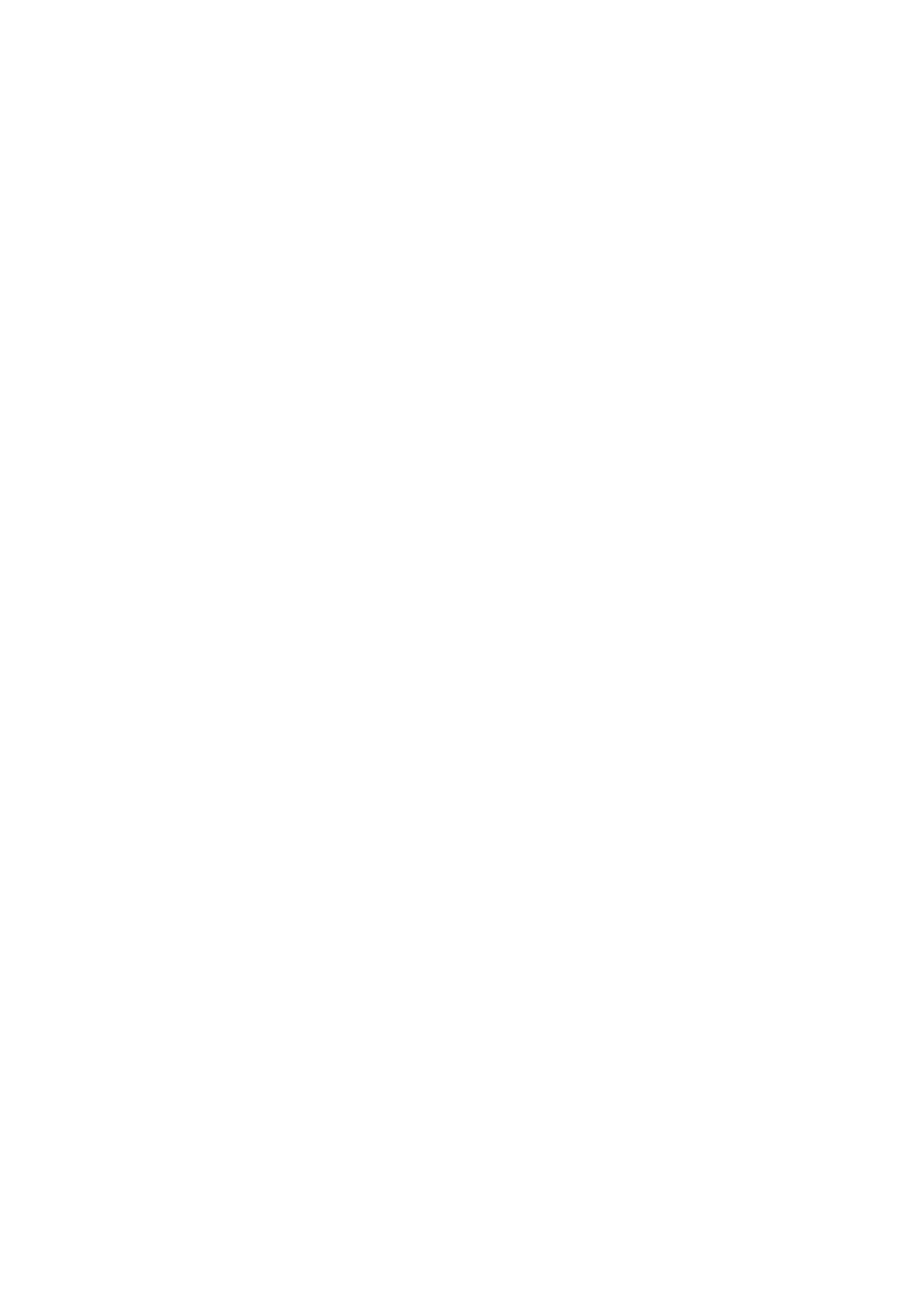## **INDEX**

Copyright  $@$  2002

Victorian Canine Association Inc. A0023882W Locked Bag K9 Cranbourne Victoria 3977 Telephone (03) 9788 2599 Email: office@vca.org.au Website: www.vca.org.au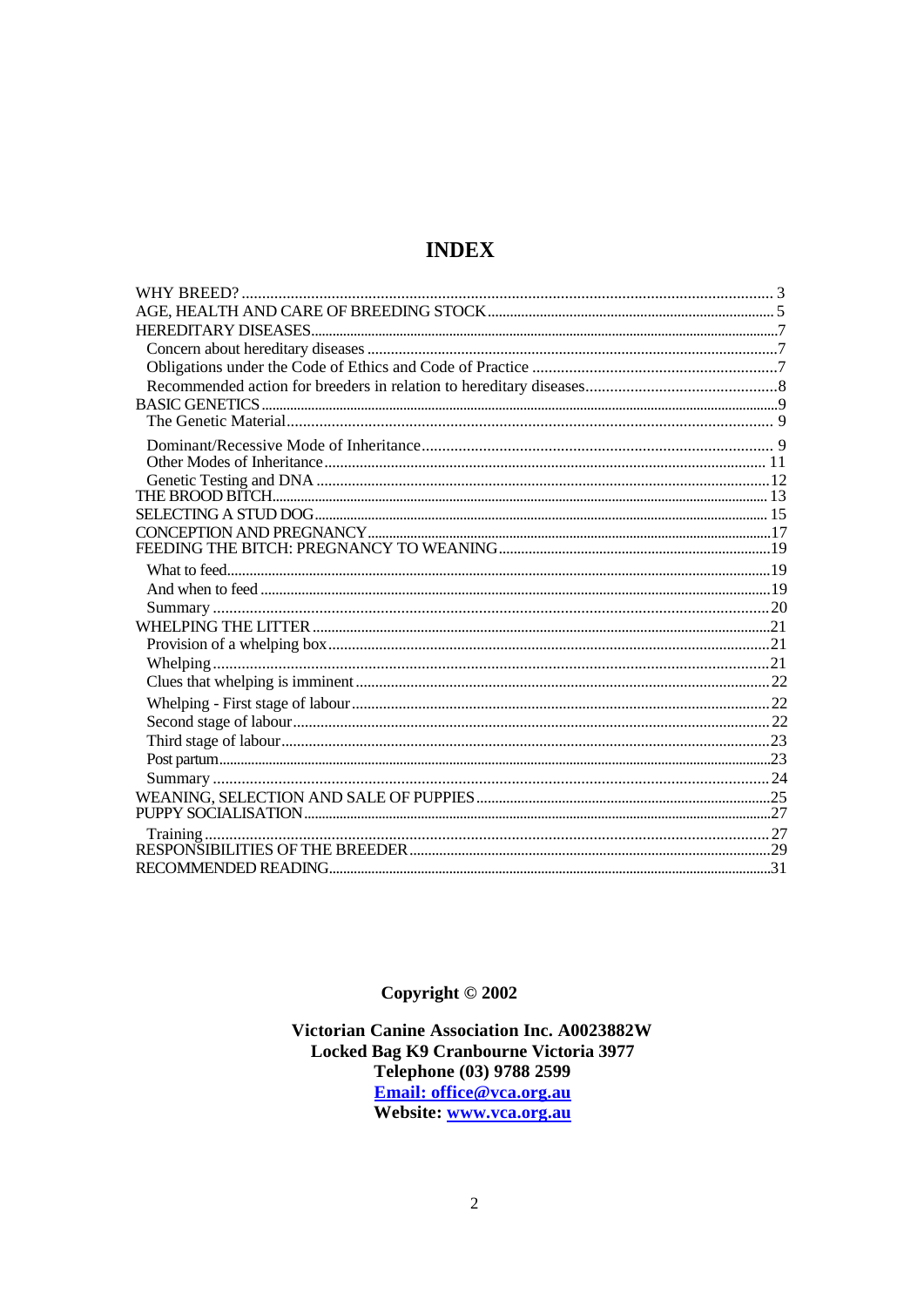## **WHY BREED?**

Breeding dogs is a venture which should not be embarked upon without full and proper consideration to the many important facets and requirements involved.

High on the list of essentials is TIME. Puppies will need feeding four or five times a day, and will need someone on hand to monitor the ambient temperature, whether it is too hot or cold, and to adjust the temperature of the puppies accordingly. If there is nobody available to attend to the puppies during the day, please forget about breeding.

The common concept that pure bred puppies are a means of making money is, in a reality, a misconception and, alone, not a valid reason to bring otherwise unwanted dogs into being.

As members of our State Body we should all be well aware of the Code of Ethics which all members are required to follow, the first of which is the statement, "I shall breed only to improve the breed ..."

Generally members venture into breeding only after having tasted moderate success with a pure bred puppy in the show ring. As their dog matures they are drawn towards continuing their success with progeny of their young winner. This is acceptable, as they would probably have obtained their first show dog from a reputable breeder who is able to guide them through their first breeding experience, just as they probably guided them through the first show experiences.

Generally a poor specimen who had failed to earn any consistent success will also tempt its owner into the breeding experience, in the hope that something better could be produced if a winning mate were chosen. Unfortunately this decision will generally lead its breeders down the path to failure. Although the first Ethic is being followed, its chance of success is minimal when compared to that of the winning competitor, who is already a jump ahead in the race for perfection in competition. When it comes to the question of breeding to improve, if exhibition of the resultant stock is the reason for breeding, then breeding from poor or mediocre stock is a mistake.

If the show ring is not the ultimate aim for the product of your breeding, then there should be a very clear goal set for achievement.

If you were breeding for superior retrieving ability, then it would be patently obvious that the parents of the litter would be chosen with that end in mind. The Police now have in place their own breeding program, based upon traits required in the dogs they work, rather than relying on the hit and miss opportunities previously afforded them by taking in other people's cast off dogs for training. Similarly the Guide Dogs for the Blind and other organisations are now breeding with a definite goal in mind for achievement.

Without very clear ideas and goals set for what you wish to achieve in breeding a litter of ANKC registered puppies, there can be no truly valid reason for doing so if, within the breeding stock you have under your control, the ability to produce your aim does not genetically exist.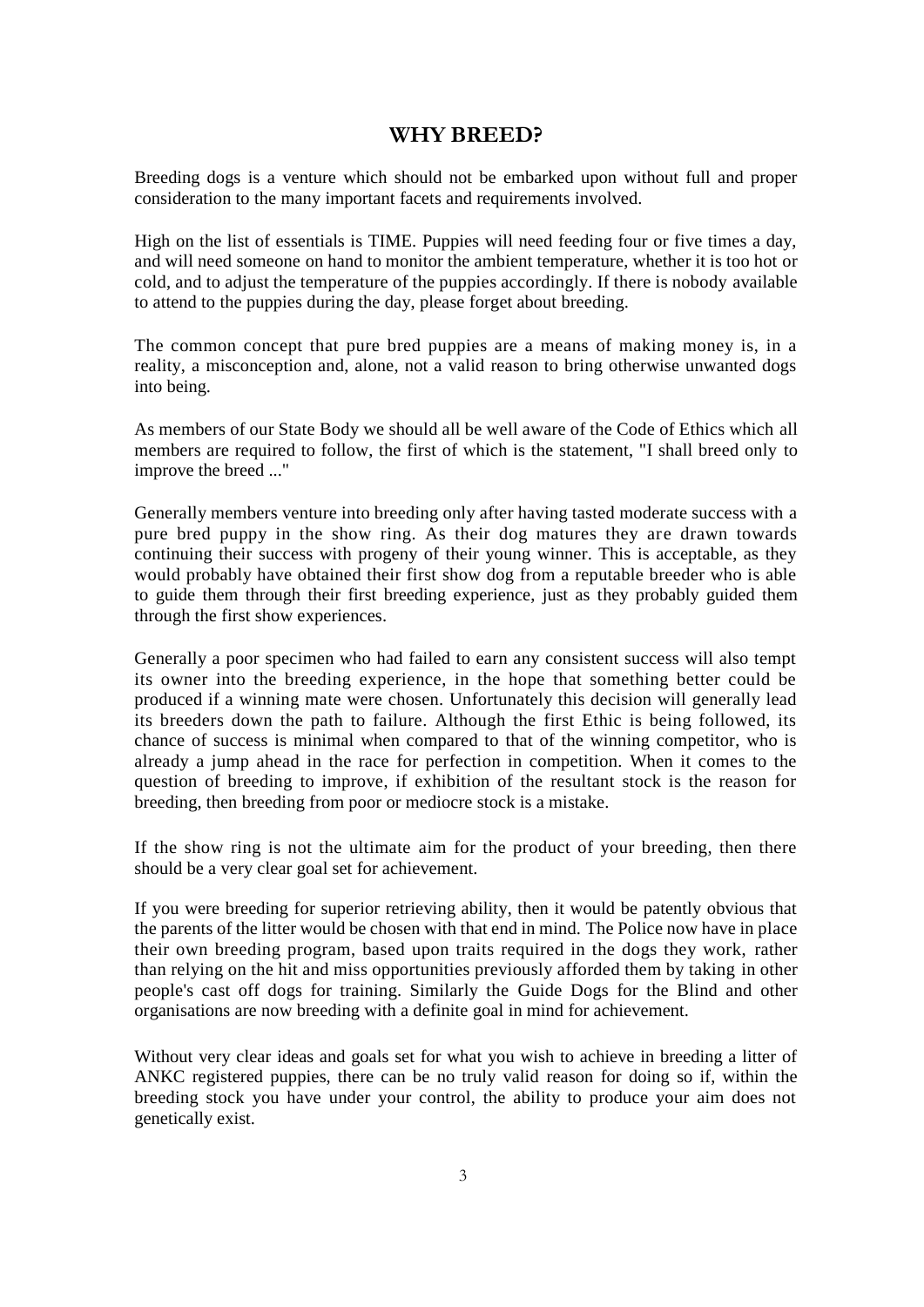Do you wish only to produce a litter of pedigreed puppies for sale as pets? If so, there are still very clear guidelines and demands in the end product, perhaps every bit as stringent as required in a show dog. It is therefore your responsibility to provide for the market a dog which is typical of its breed in appearance, which has a reliable and tractable temperament for simple training, which will not be requiring veterinary attention as a result of unsoundness or heritable problems like hip dysplasia, cataracts, or any of a number of abnormalities which may make the ownership of such a dog a hardship.

Quite simply the reasons for breeding a litter must be clearly perceived and set down as goals for achievement prior to breeding any litter of puppies and there should be a good chance of achieving these goals from the stock we use, based on known factors. It is our responsibility to ascertain that these factors are indeed present before embarking on a breeding venture. Therefore we must make an effort to educate ourselves in order to set our aims and achieve them.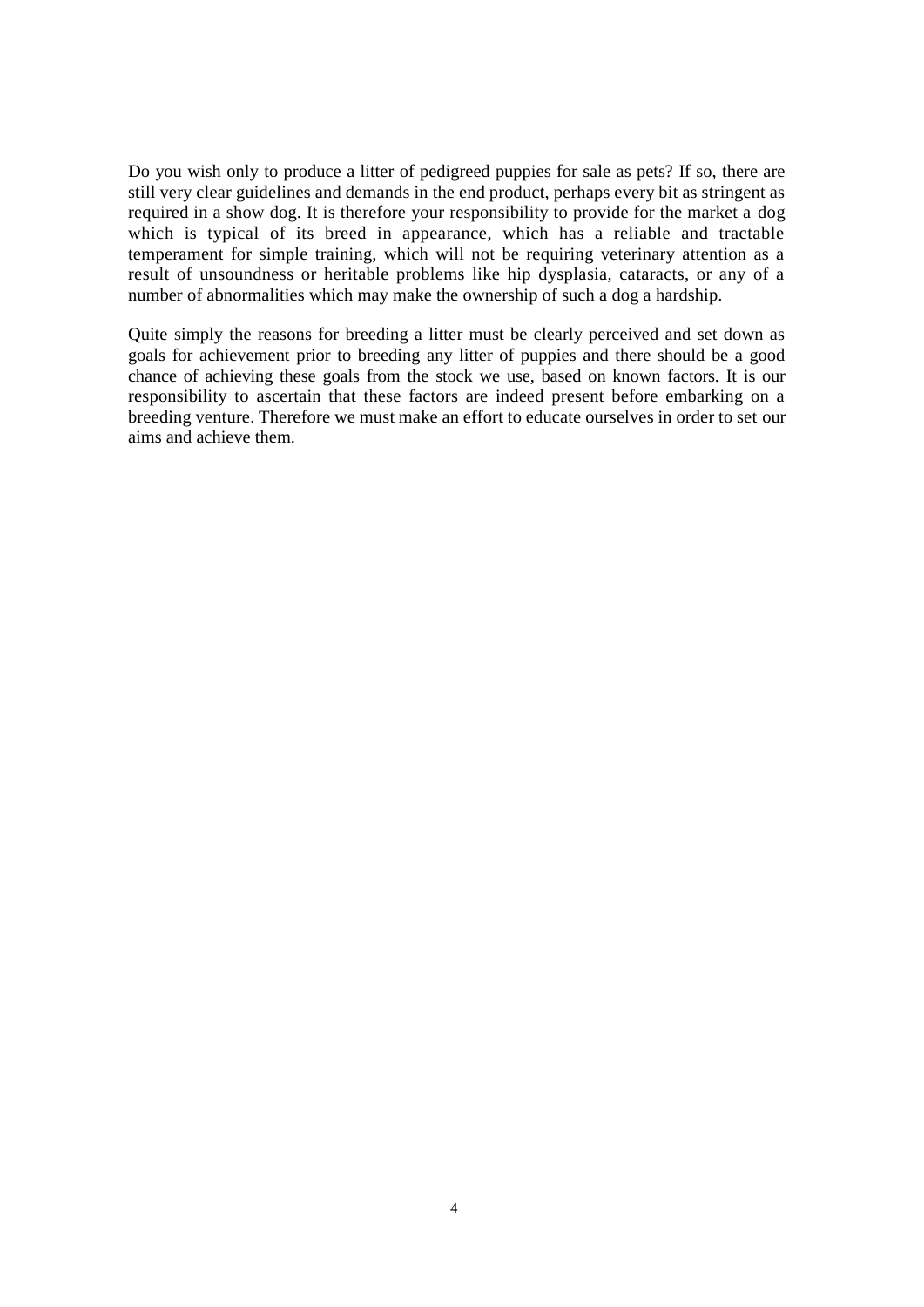## AGE, HEALTH AND CARE OF BREEDING STOCK

If you have decided to have a litter of puppies you must first adhere to the Code of Ethics - "I will breed only for the purpose of improving the standard of the breed, and not for the pet market or any other commercial purpose." There is also a Code of Practice for Hereditary Diseases. You must additionally heed these requirements.

Your bitch's health is paramount. Do not use an, immature bitch. Different breeds mature at different ages, some breeds have rules pertaining to the minimum age a bitch can be bred from. Some States also have in their code of ethics points pertaining to consecutive litters, and also concerning the total number of litters, without prior veterinary advice, that a bitch may whelp. Check with your breed club or governing canine controlling body to find out the average, best age to breed from your bitch. None should ever be bred less than twelve months of age. Let your bitch enjoy being a puppy herself and let Mother Nature mature the bitch so that she will be confident, both mentally and physically, in the role she is about to play.

Many breeds of dogs now require passing certain health check and that these be certified before you can breed your bitch. All animal species (including humans) have genetic defects; by having all breeding stock checked for specific problems before mating will lessen the chances of these problems occurring. So doing 'homework', before you launch yourself and your dog/s into creating life, is your highest priority. Find out which hereditary problems your breed has and which tests should be carried out before breeding. You are legally bound to offer the pups in the best of health.

The demands of producing and feeding a litter of healthy puppies are very exhausting on your bitch. Your bitch should be in the peak of condition, not only during her pregnancy, but also before she is mated. Make sure her vaccinations are up to date before mating and that she has been wormed regularly. It is advisable to worm a bitch in her fifth or sixth week of pregnancy. Roundworms are the most common worms passed from bitch to pups through the milk supply and through the placenta while the pups are still in the bitch. However, correct procedures for worming of puppies should be carried out. Your bitch should be totally free of any parasites, especially fleas.

Because overweight bitches may have problems, both conceiving and whelping, keep your bitch within the correct weight ranges for your breed. Exercise the bitch regularly. A fit and healthy bitch will have strong contractions during whelping. Muscle tone is very important during delivery of her pups.

Some stud dog owners require the bitch to be swabbed before mating. This is a precaution against any foreign bacteria that may be inside the bitch. Swabbing a bitch at the first sign of swelling of the vulva will allow time, if necessary, to clear up any infections before mating.

The stud dog himself should also be in the peak of physical condition before mating. An overweight stud dog may find it difficult to mate naturally. Artificial insemination is now very common for a variety of reasons. The dog and bitch may simply not like each other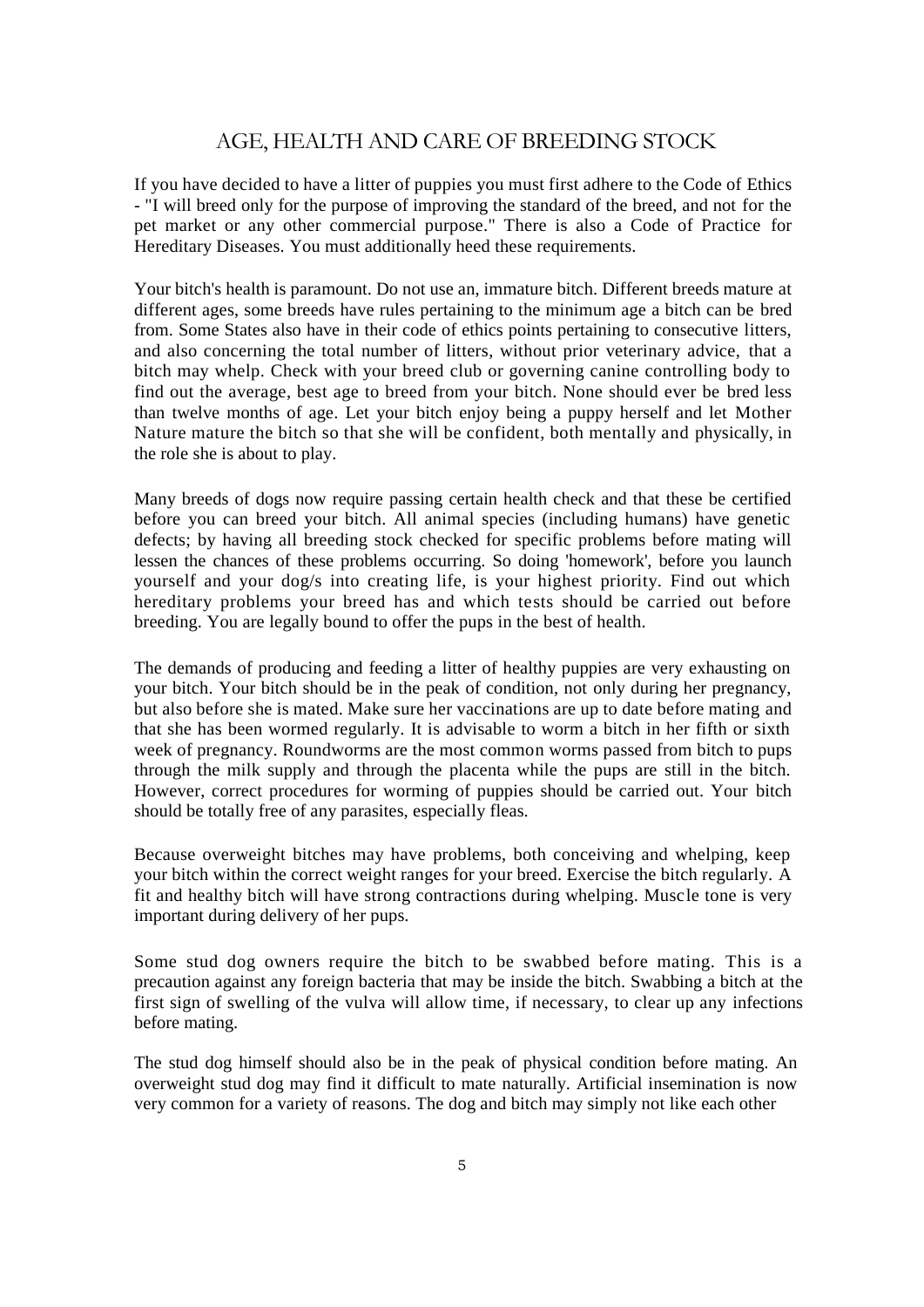and may harm each other if brought together. There may be a risk of infection. The stud dog may live interstate or overseas, frozen and chilled semen is transported easily with maximum safety these days.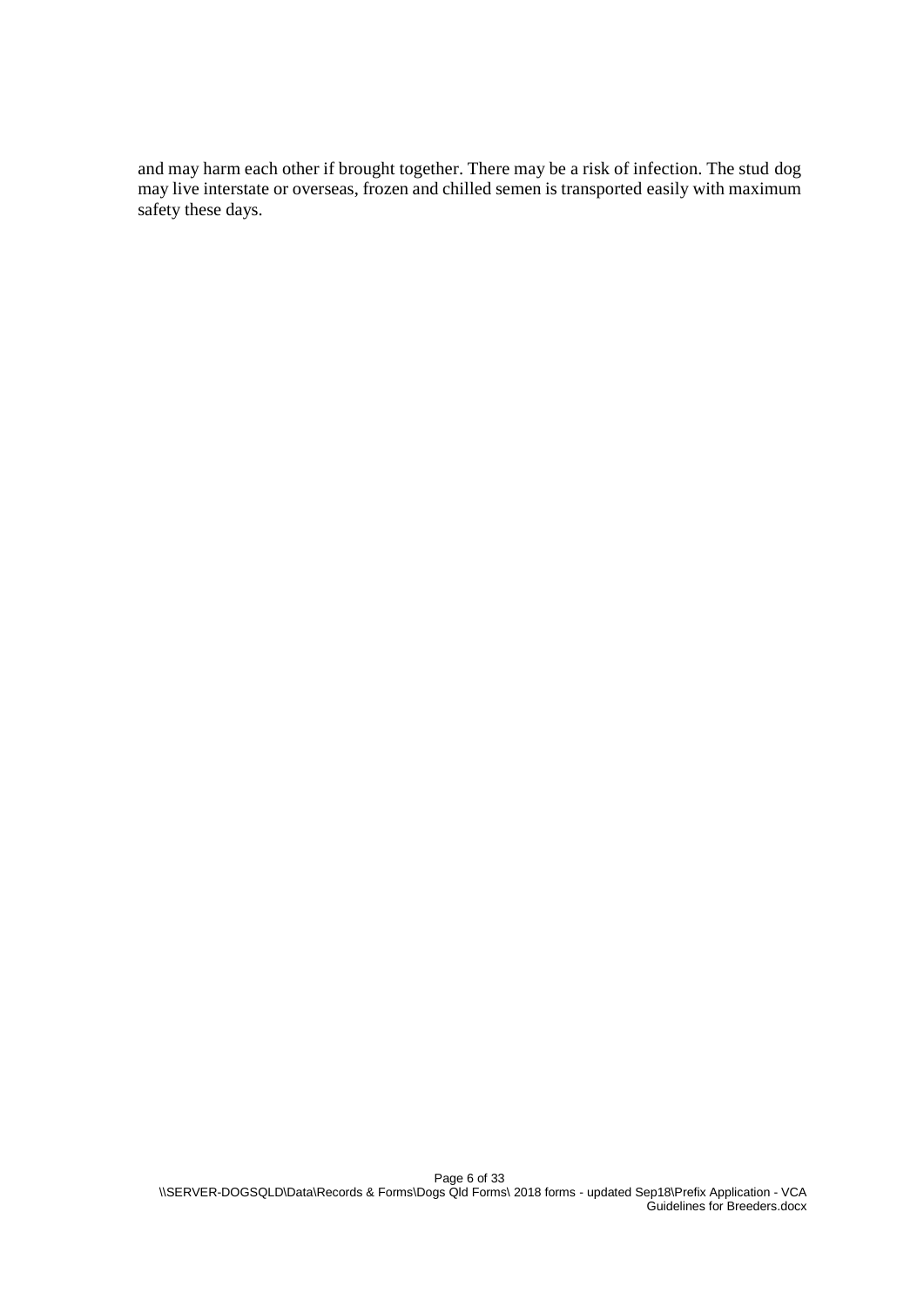## **HEREDITARY DISEASES**

Hereditary disease is only one of the factors to consider in selection of breeding stock, but it is an important one. Hereditary diseases are due to random gene alterations (mutations) occurring as accidents in nature. Once the gene mutations occur they may be passed on from parent to offspring, sometimes hidden but sometimes becoming apparent, resulting in hereditary diseases in the unfortunate affected animals. Because these mutations occur naturally one may ask why we should be concerned about them? Natural selection has been replaced by breeder selection within the limited gene pool of any one breed. As well as taking control of selecting for good traits the breeder must accept the responsibility of selecting against hereditary diseases.

## **Concern about hereditary diseases**

There are real reasons for concern about hereditary diseases:

(a) They affect the health and welfare of the unfortunate dogs that are affected.

- some hereditary diseases are life-threatening, e.g. heart and kidney diseases and many are debilitating, e.g. hip dysplasia and blindness;
- others are at least discomforting and aggravating, e.g. entropion, distichiasis;
- for the sake of future generations we should aim to breed dogs that are not likely to pass on defective genes causing hereditary disease.

(b) Concern for future buyers of puppies

- it is distressing to see the effects of an hereditary disease on a loved pet;
- cost of treatment is often high;
- buyers become disillusioned with purebred dogs when their puppies develop hereditary diseases.

(c) Financial risk to the breeder

- a breeder who produces a puppy that subsequently becomes affected with an hereditary disease must act responsibly in dealing with the buyer on the matter;
- breeders are prone to risk of litigation if an affected puppy is produced; a defence is to be able to show that all reasonable care has been taken to avoid hereditary diseases in the breeding program.

#### **Obligations under the Code of Ethics and Code of Practice**

The Australian National Kennel Council has a Code of Ethics and a Code of Practice for Hereditary Diseases that provide solid guidelines for breed clubs and breeders in relation to hereditary disease. Breeders are obliged to conform to both Codes. The Code of Ethics includes a clause whereby breeders are required to breed only for improvement of the breed. The Code of Practice for Hereditary Diseases has three main thrusts directed at:

- reducing the incidence of hereditary diseases;
- protecting the purchaser of a puppy;
- protecting the breeder who has made all reasonable efforts to minimise the risk of hereditary diseases.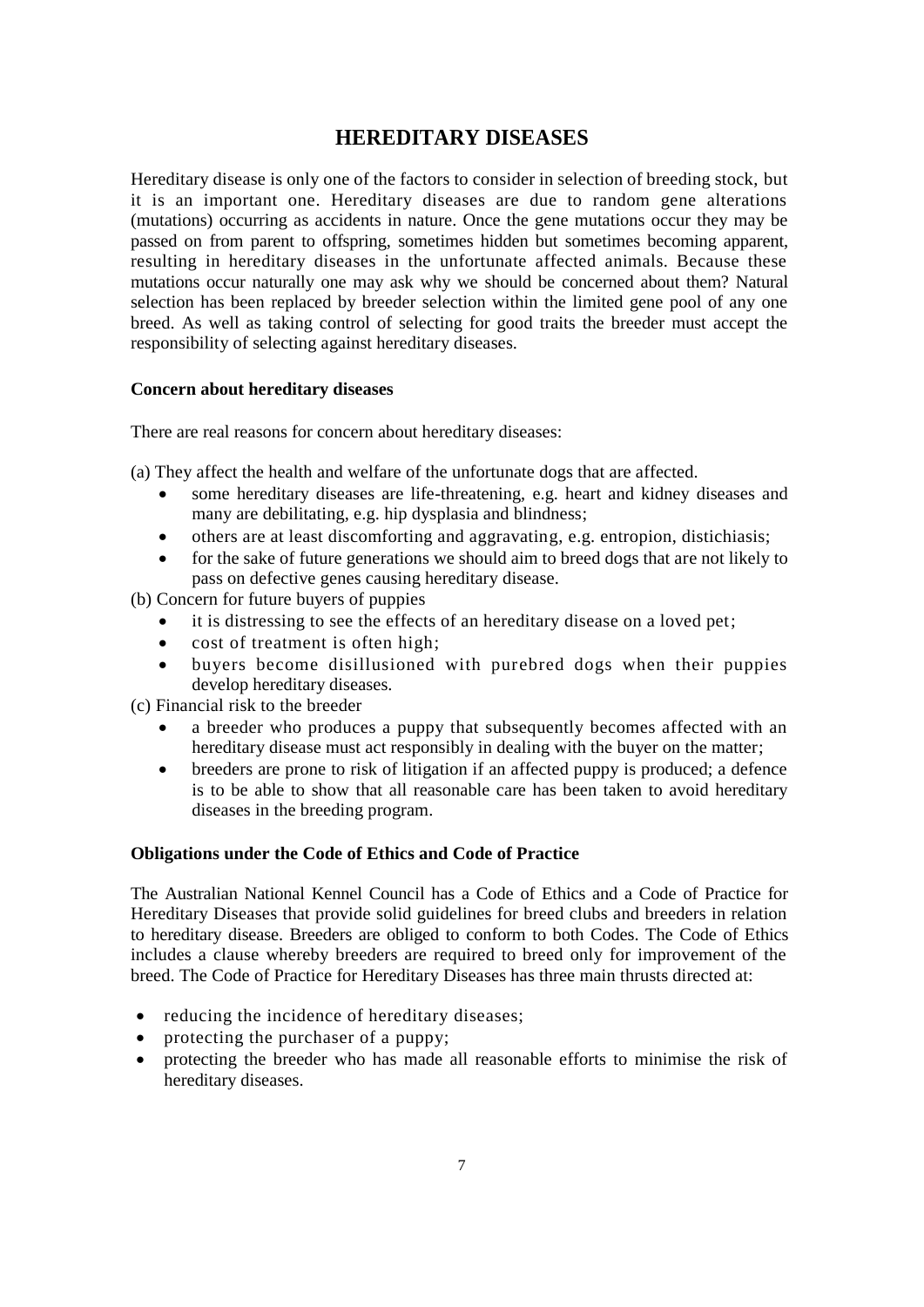Legal advice is that the Code of Practice for Hereditary Diseases should be adhered to for the protection of both buyer and seller. Provided the information given is not misleading or deceptive, adherence to the Code should substantially reduce members' exposure to claims such as breach of contract and negligence.

## **Recommended action for breeders in relation to hereditary diseases**

National Breed Councils and Breed Clubs are recognised as the guardians of their breeds and, for the long-term benefit to the breed, breeders should participate in any hereditary disease control programs conducted by these bodies within their breed. Ignorance is no excuse.

- Find out what hereditary diseases, if any, are known to be problems within your breed — ask responsible, experienced people within your breed.
- Find out if there is any known incidence of these diseases within the lines of your dogs, particularly among their parents and siblings.
- Before breeding from your dogs, find out what testing should be done in relation to hereditary diseases.
- Comply with the requirements of the Codes.
- Select against hereditary diseases for the benefit of future generations of the breed, to protect prospective puppy purchasers and to reduce the financial risk to you as a breeder.

Producing a puppy affected by a hereditary disease is not a crime, provided you have made all reasonable efforts to avoid hereditary diseases. The offence is in doing nothing, before and after. Act responsibly for the future of your breed!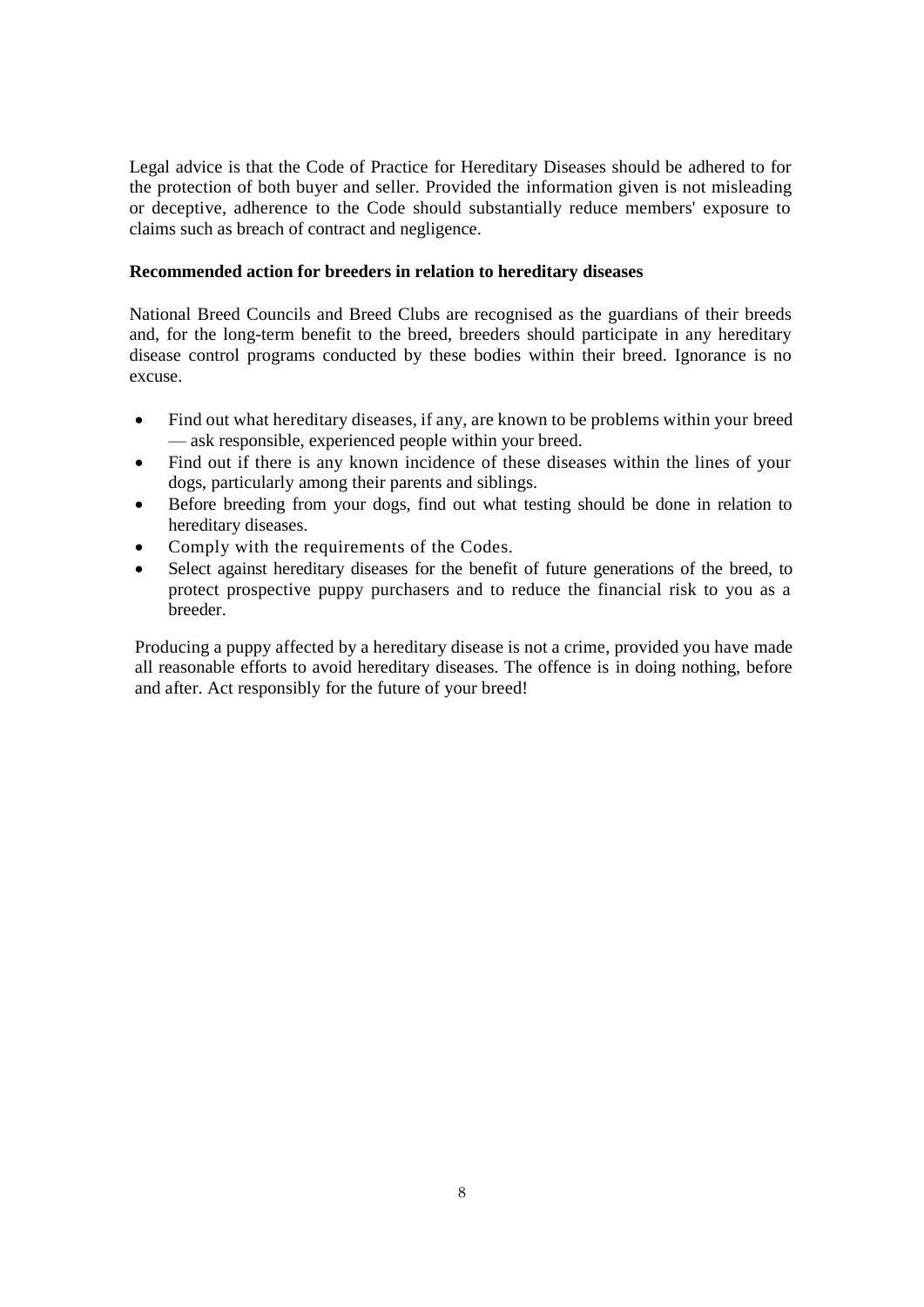## BASIC GENETICS

To understand the fundamentals of breeding of dogs and the transmission of inherited characteristics it is important to have a basic knowledge of the science of genetics. Inherited characteristics include quite superficial factors, which are easy to see, such as coat colour, but they also include basic conformation factors, such as bone structure and musculature, and defects such as hereditary diseases. Note also that environmental effects may influence some factors, for example the musculature of a dog will be predetermined by its genes but nutrition and exercise will have significant roles in determining the result.

The inheritance of characteristics may range from simple to extremely complicated. The old adage "Like begets like" is a generalisation that cannot be relied upon. Various inherited factors, good and bad, may be carried in a hidden state in a dog and only revealed in its descendants. Inbreeding (including line-breeding) has been used to concentrate desirable genes, but beware as it also tends to concentrate undesirable genes.

## **The Genetic Material**

The body of each animal is composed of cells that are so small that to be seen they must be viewed under a microscope. Each cell has a central nucleus that contains the genetic material inherited from its parents, the *chromosomes,* which are made of long strands of protein in coils (DNA). The chromosomes are in pairs and one of each pair is inherited from each parent. The dog has 39 pairs of chromosomes, with 39 single chromosomes coming from each parent via the sperm and the ovum to regain the 39 pairs in the resulting offspring. A *gene* is a particular section of a chromosome at a certain location *(locus)* on the chromosome and it has a specific role in determining the development of a certain feature of that animal. Different forms of the one gene are called *alleles,* and may produce different appearances, conditions or behaviour in the animals inheriting them. The total complement of the particular forms of genes that an animal has is termed its *genotype.* Some genes will be masked or modified by others with the result that the appearance of the dog, its *phenotype,* does not indicate its full genetic make-up.

#### **Dominant/Recessive Mode of Inheritance**

To illustrate a frequently-seen mode in which inherited characteristics are passed on from parents to their offspring it is useful to take the relatively simple example of the transmission of coat colour in Labrador Retrievers, firstly looking at the inheritance of the basic pigment colours black and the rarer chocolate, and then how yellow is obtained.

Each Labrador dog and bitch has two genes relating to the black/chocolate colour series, one inherited from each parent. These genes are situated at a specific locus on each of a particular chromosome pair. There are two different alleles, one for black pigment and one for chocolate pigment, and, depending on the specific combination, producing black or chocolate coat colour. Black is said to be dominant over chocolate because only one allele for black needs to be present for the animal to be black. For an animal to have a chocolate coat then there must be no gene for black, i.e. both alleles must be for chocolate. Chocolate is said to be recessive to the dominant black. If the dominant allele for black is represented by "B" and the recessive allele for chocolate by "b", then in a Labrador there are three possible genetic combinations: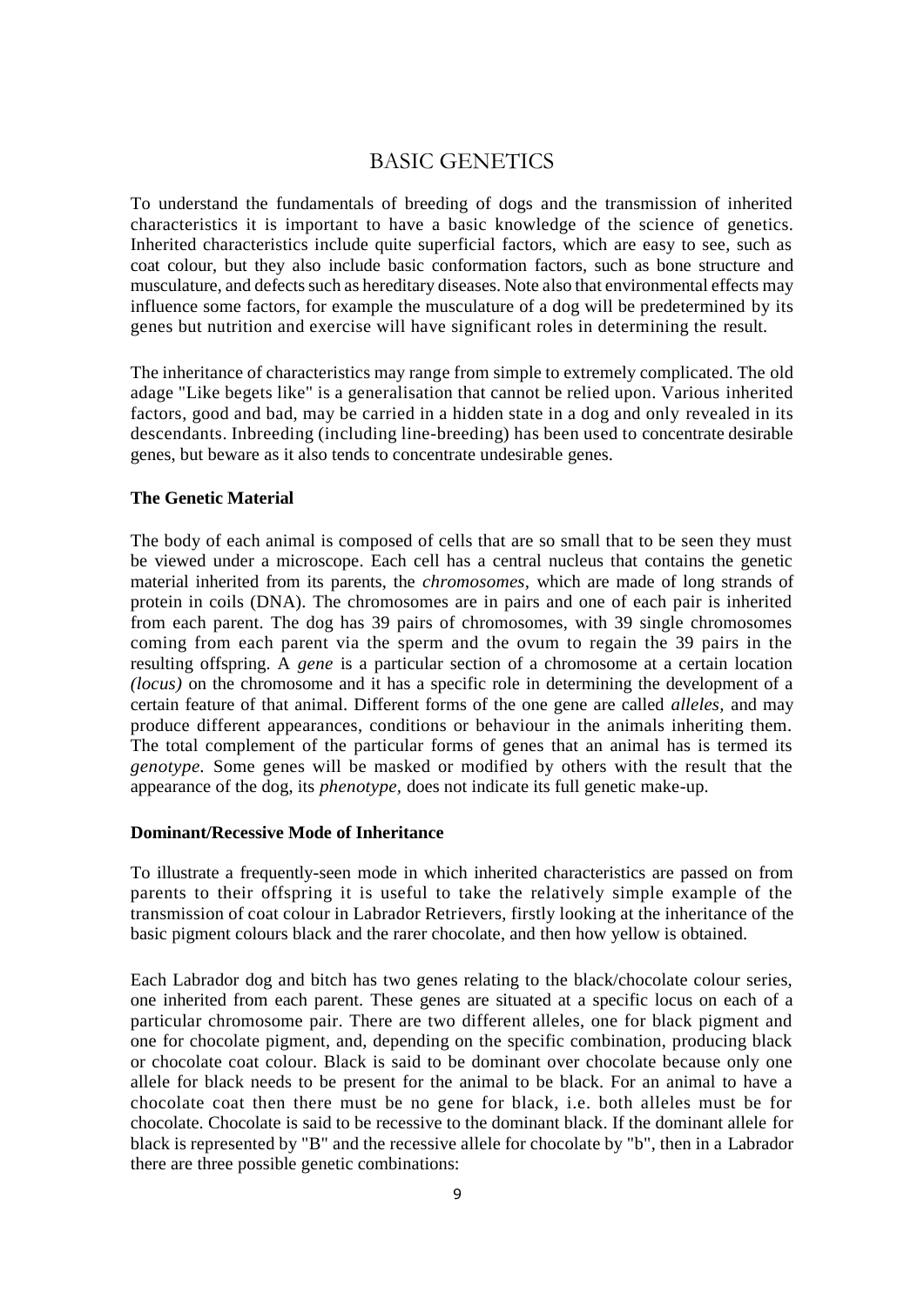| Possible        Phenotype   |
|-----------------------------|
| Genotypes        Appearance |
|                             |
| BB          Black           |
| Bb          Black           |
| bb          Chocolate.      |
|                             |

Where the black allele is present, i.e. BB or Bb, then the animal will be black. Where both alleles are chocolate, i.e. bb, then the animal will be chocolate. Note that while Bb is black in appearance because of the presence of a dominant B, it will pass on either B or b to each offspring depending on chance alone. An animal with the genotype Bb is known as a *carrier -* one that carries a hidden allele but is able to pass it on to its progeny. This is also termed the *heterozygous* condition (Bb), whereas if both genes are the same (BB or bb) the term used is *homozygous.*

If two black-coated carriers (genotype Bb) are mated, each parent is able to pass on either B or b to each offspring. To determine the potential progeny genotypes it is useful to develop a table of the possible combinations of ova (eggs) and sperm as follows:

|       |     | $\sim$ controls of the period position was a not have |  |
|-------|-----|-------------------------------------------------------|--|
|       |     | Ova                                                   |  |
|       |     |                                                       |  |
| Sperm | BВ  |                                                       |  |
|       | Bb. | bb                                                    |  |

**Possible Offspring Genotypes from a Bb x Bb Mating**

It can be seen from this table that the expected ratios of genotypes and phenotypes in the progeny are: -

> Genotypes: 1 BB : 2 Bb : lbb Phenotypes: 3 black : 1 chocolate

So, if the two black carriers were mated, then according to probability any one offspring would have a 75% chance of being black and a 25% chance of being chocolate. Approximately 75% of the litter would be expected to have the chocolate allele. Also note carefully that a chocolate animal must have received a chocolate allele from each parent. Within any litter these expected ratios may not result, just as the result of tossing a coin 10 times may not result in 5 heads and 5 tails.

Yellow is a common coat colour in Labradors. This colour is produced by the action of a different pair of genes, the Extension or E series, which governs extension of the pigment into the hairs of the coat. For coat colour to be black or chocolate, a dominant allele for extension, represented as E, must be present in the genotype. The recessive e if present in duplicate produces yellow coat, regardless of the black or chocolate genes for pigment, however the skin colour of the nose and lips will indicate the pigment status. This mode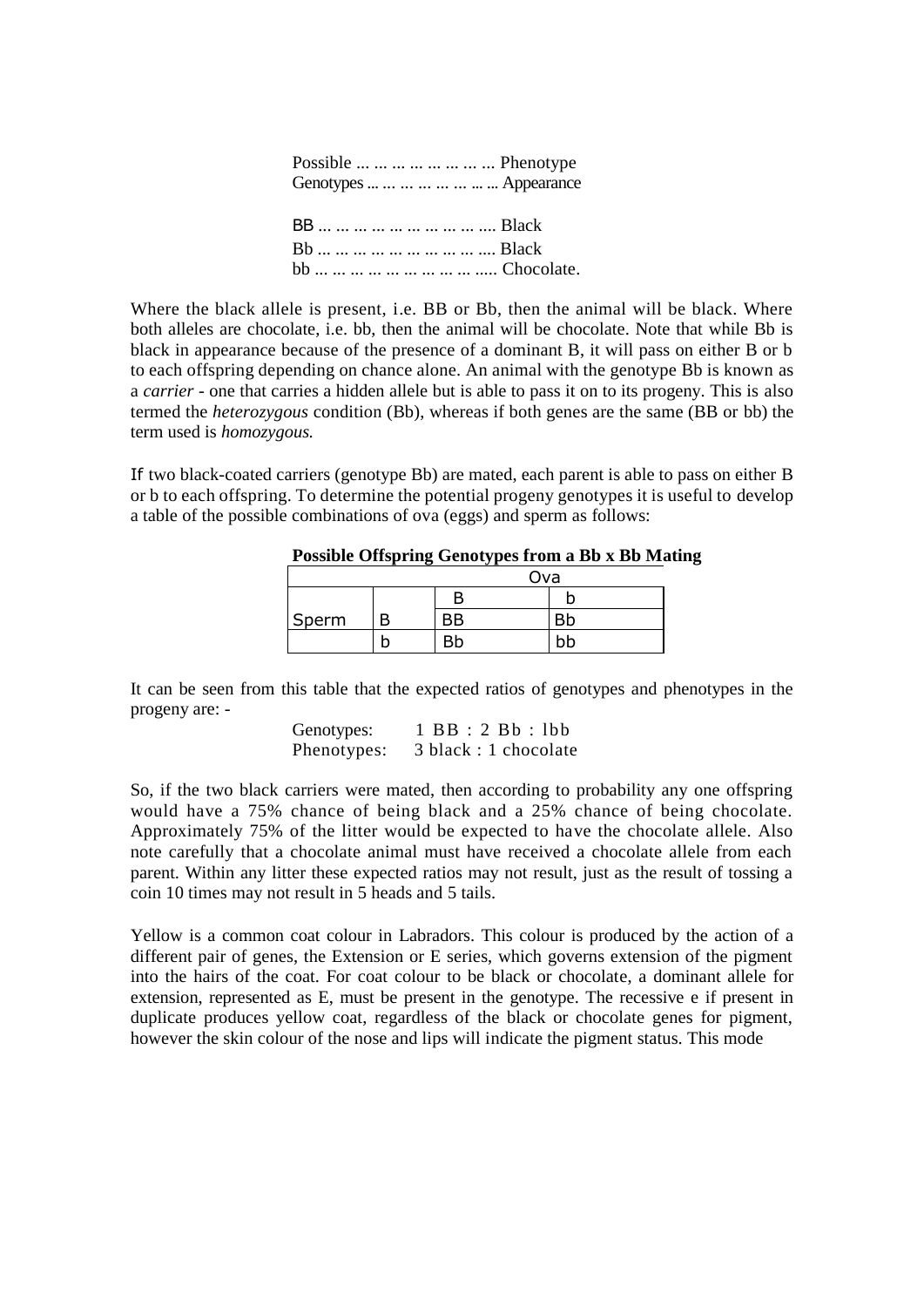of inheritance is said to be *epistatic,* where one pair of genes over-rides another pair. Try working out the expected progeny phenotype ratio for the mating of two black parents with the same heterozygous genotype BbEe (answer at the end of the chapter). The potential genotypes and phenotypes resulting from the mating are: -

> Phenotypes ... ... ... ... ... .... ... Genotypes Black ... ... ... ... ... ... ... ... ..... ... BBEE, BBEe, BbEE, BbEe Chocolate ... ... ... ... ... ... ... ... ... bbEE, bbEe Yellow with black nose ... ..... BBee, Bbee Yellow with chocolate nose... ... bbee

This exercise is a good example of the variation in potential phenotypes and genotypes in a litter when considering just two pairs of genes. In addition to the basic coat colours above, there are many variations in pigment particle size and shape which produce different shades of colour in chocolates and yellows, and there may be patterns of light and dark over the body, more obvious in the yellows. These are due to modifier genes. Environmental factors such as nutrition and sunlight may produce further minor variations in colour within the three basic coat colours. This illustrates the point that inheritance of what may appear to be a single factor may in fact be the result of the interaction of many genes and environment.

#### **Other Modes of Inheritance**

There are various modes of inheritance other than the above, and the more frequently encountered are:

#### **(a) X-linked**

Sex is determined via a pair of chromosomes called the *sex chromosomes.* All other chromosomes are known as *autosomes,* and each one of an autosomal pair has the same complement of genes. The sex chromosomes are of two different types known as X, the female chromosome, and Y, the male chromosome. The Y chromosome is much smaller than the X and contains little genetic material. A male has one Y and one X, whereas a female has two X chromosomes. Sex of an offspring is determined by the sire passing on either an X or a Y chromosome: the dam passes on either one of her X chromosomes to each offspring. As well as the obvious sex characteristics inherited via the sex chromosomes there are other factors inherited on the X chromosome, including certain hereditary diseases, and these are said to be sex-linked or more correctly X-linked.

#### **(b)Incomplete Dominant**

This is where the inheritance often appears due to a single dominant allele passed on from one parent, but sometimes not. This is usually due to incomplete knowledge of the precise mode of inheritance.

## **(c) Polygenic**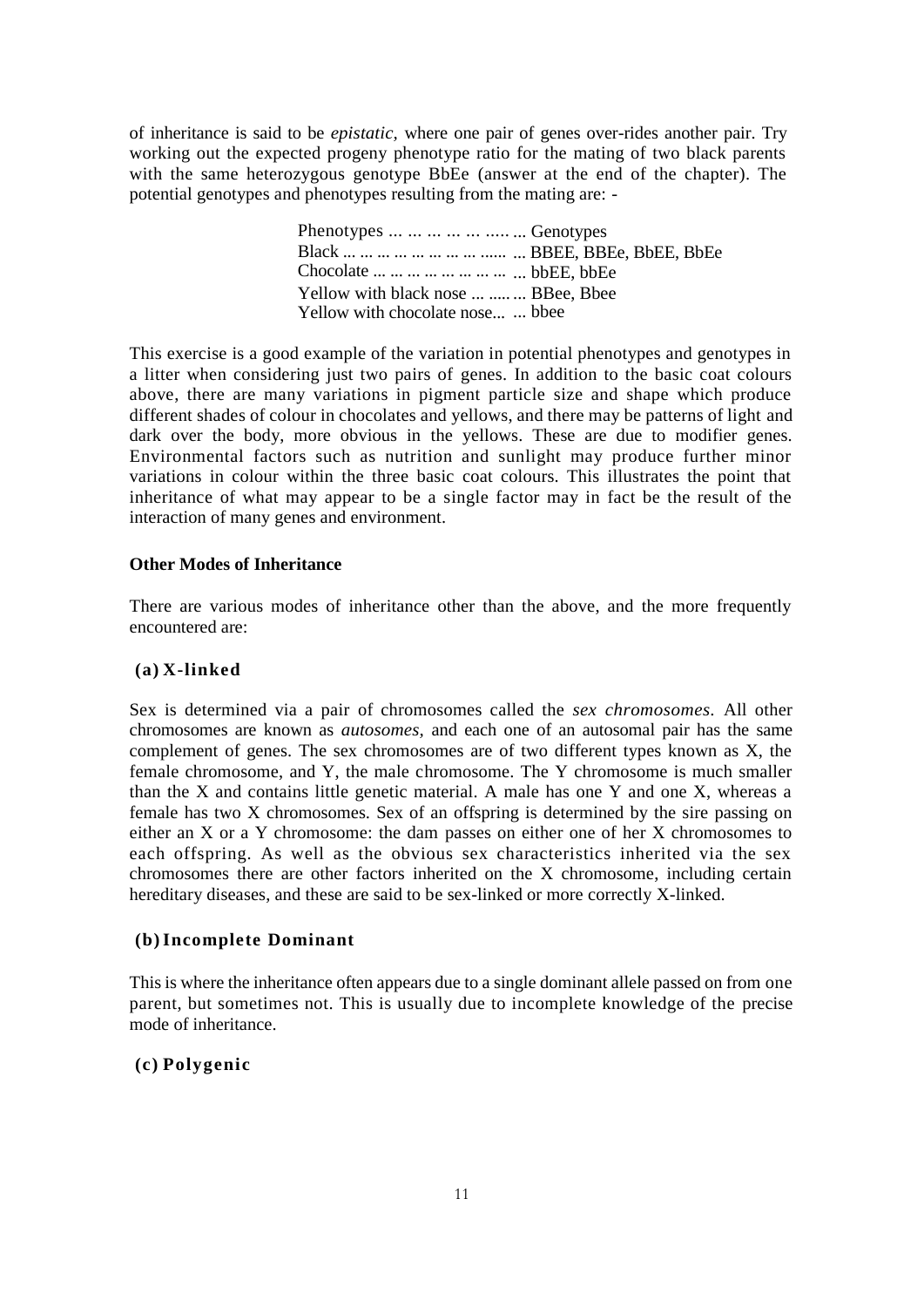This is where a number of different genes are involved in inheritance of a particular characteristic. The classic example is canine hip dysplasia.

## **Genetic Testing and DNA**

One of the exciting scientific breakthroughs of more recent times is in the field of molecular biology, where tests have been developed to find the locus of specific genes and identification of their various alleles. For example, related to the above, there are tests for colour genotype in Labradors. This enables a breeder to determine the genetic status of a Labrador for colour and the expected colour ratio from a particular mating. In some instances it may be important enough for a breeder to pay for such genetic testing to know whether a black dog is a carrier of chocolate or yellow, or a yellow dog is a carrier of chocolate. Of far greater significance is the use of genetic testing in determining hereditary disease status.

## **Answer to the puzzle** The phenotype ratio is :

9 black : 3 Chocolate : 3 yellow with black nose : 1 yellow with chocolate nose.

References:

- 1. The Inheritance of Coat Color in Dogs, by CC Little (Howell, 1976)
- 2. Genetics of the Dog, by MB Willis (Witherby, 1989)
- 3. Practical Genetics for Dog Breeders, by MB Willis (Howell, 1992)
- 4. The Genetic Connection, A Guide to Health Problems in Purebred Dogs, by L Ackerman (AAHA press, 1999)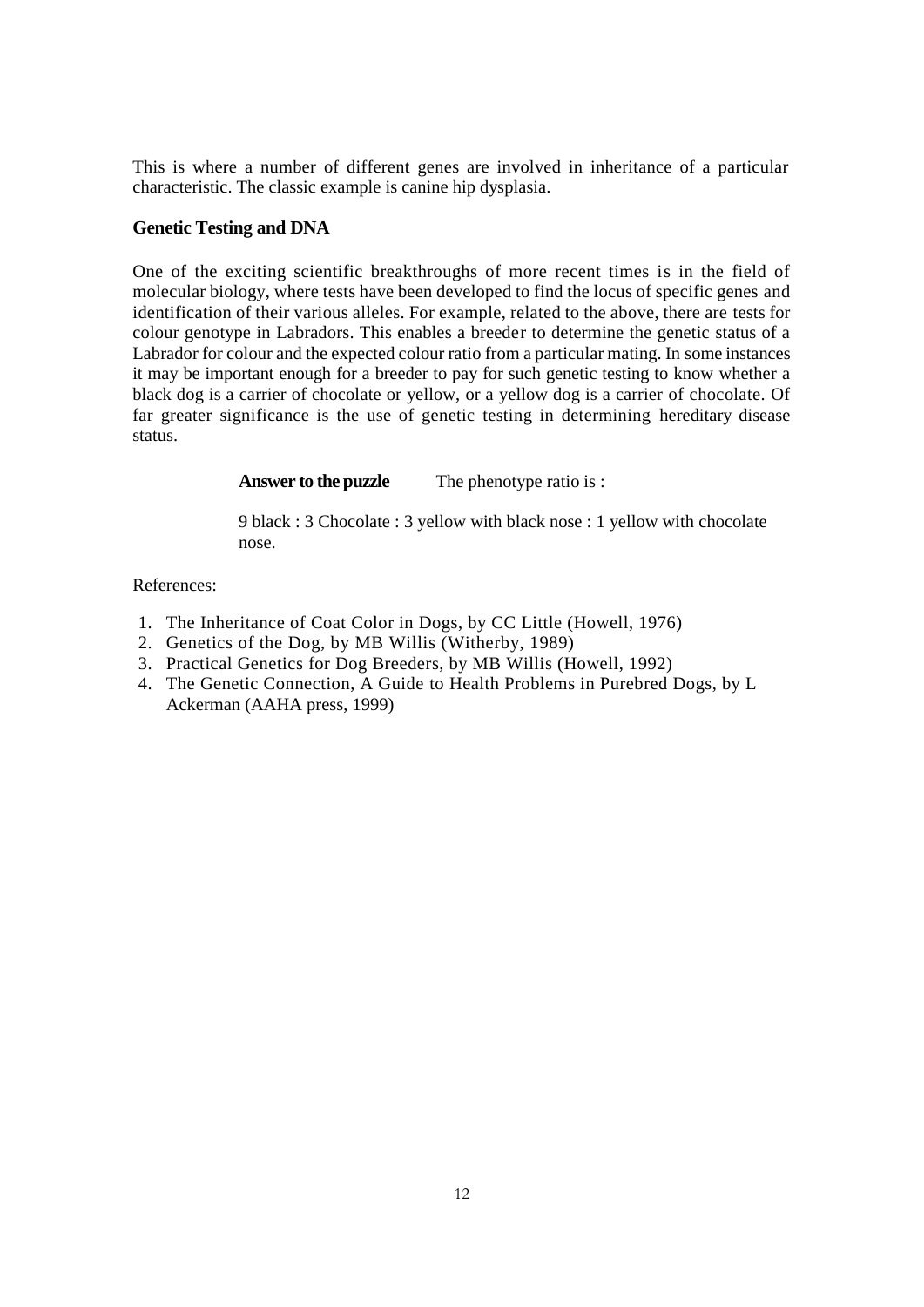## **THE BROOD BITCH**

All the best books and all the best breeders will tell you without any hesitation that the most valuable asset any kennel which is striving to breed winning stock can have is a good brood bitch.

This basic concept cannot be doubted. What makes a good brood bitch?

Basically all of the general things which the previous chapters of this booklet have touched upon. Namely, health, well adjusted in temperament, freedom from hereditary disease and of good quality. Mostly it will be the ability of the bitch to mate normally, conceive easily and deliver without undue fuss a healthy, good-sized litter and then, equally without fuss, raise the entire litter to weaning age.

For purposes of producing show dogs, even more is required. She will have a good pedigree. Not merely the three to four generation paper which is the normal attachment to all pure bred dogs, but one which perhaps hails a line of notable pillars of her particular breed. She should exhibit the special traits of the family concerned. She will have attained the standard height and expected weight set down *in* her breed standard and she will not depart from any breed requirement to any degree which could be considered of a serious nature.

Most of all, she will have the ability to pass on the desired features to her offspring and she will have the temperament to transmit to her brood, by example, that all is well with the world.

The temperament and disposition of the brood bitch is of paramount importance. Until the pups leave home they will learn from, and mimic, their mother — both good and bad! It is virtually impossible to breed mentally sound and stable puppies from a bitch with bad temperament.

Her puppies will, as a result, have the best possible start in life. They will be well formed, well fed, healthy and well adjusted.

The bitch that panics easily, is a fussy feeder, and has a history of ill health cannot do these things for her puppies, or for you, no matter how beautiful she may be. She is best avoided as a prospect for the whelping box. Avoid also the orphaned or hand reared female, unless you can be absolutely sure that the reasons for the artificial rearing were accidental and not familial degeneration of the ability to procreate normally and without help.

A future of misery is in store for the breeder who insists on veterinary intervention when his bitch is reluctant to breed normally. Such bitches will generally follow through into expensive caesarian deliveries, be reluctant mothers, leaving their overwrought owners to supplement or completely hand rear the puppies. Without natural sustenance it is rare for puppies to fulfil potential as 100% healthy adults. These litters almost always run their owners into financial loss and, worse, it is often the female puppies from such unfortunate ventures that perpetuate the family woes.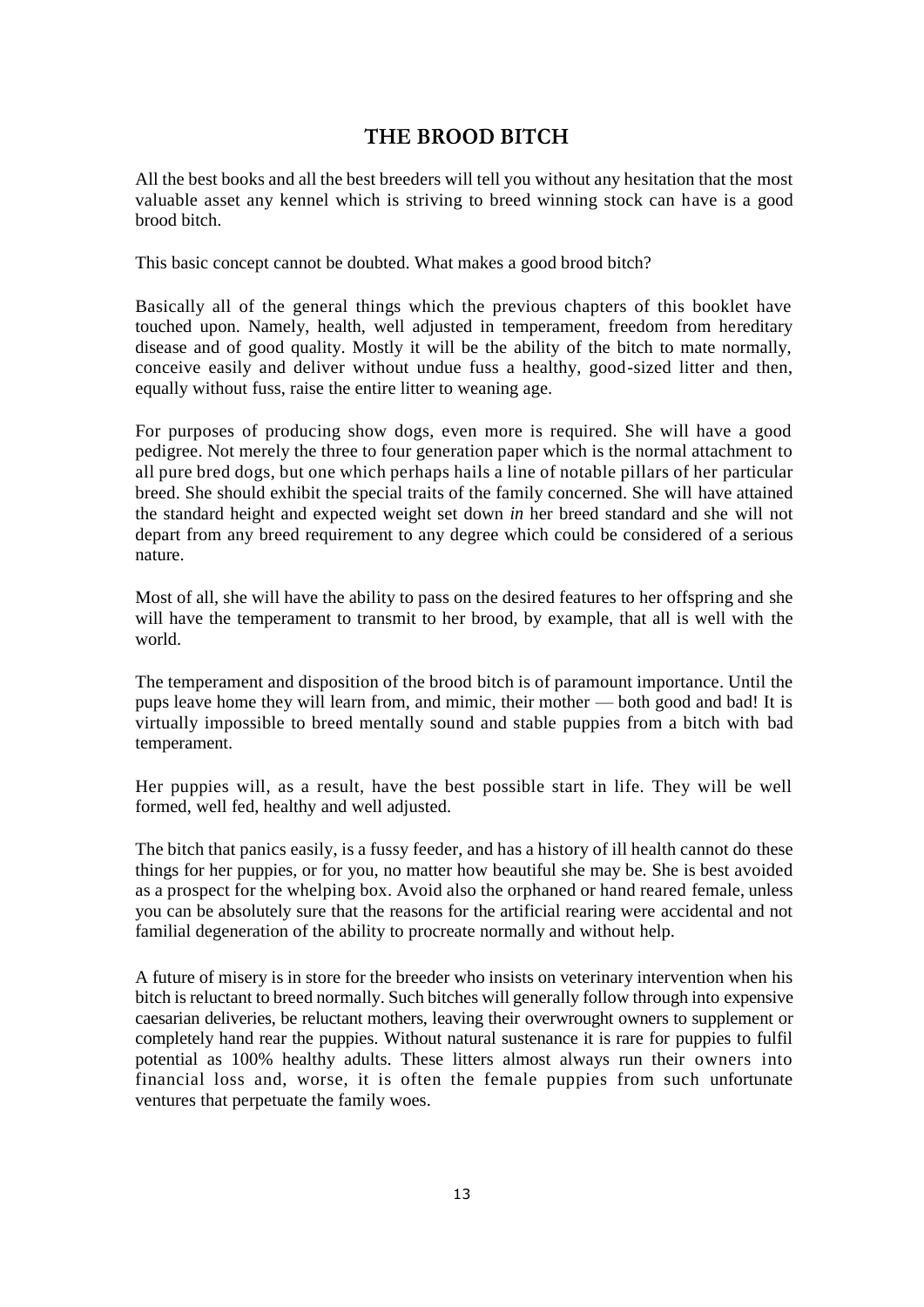A truly good brood bitch is beyond price, but if it is your aim to become a noted breeder, no price is too much to pay for such a gem, if indeed one were to become available.

Since we have opted to be custodians of our breed, as breeders, it is our responsibility to the future gene pool to see that poor natural breeders are not perpetuated — no matter how good looking we perceive them to be. By simply not breeding from them is far less harsh than nature's means of culling.

In short, we aim to produce puppies which are sound both mentally and physically.

There is more to breeding dogs than producing pretty looking specimens. The brood bitch is the key to the immediate future because she has too much influence on her puppies beyond her contribution to their genetic makeup.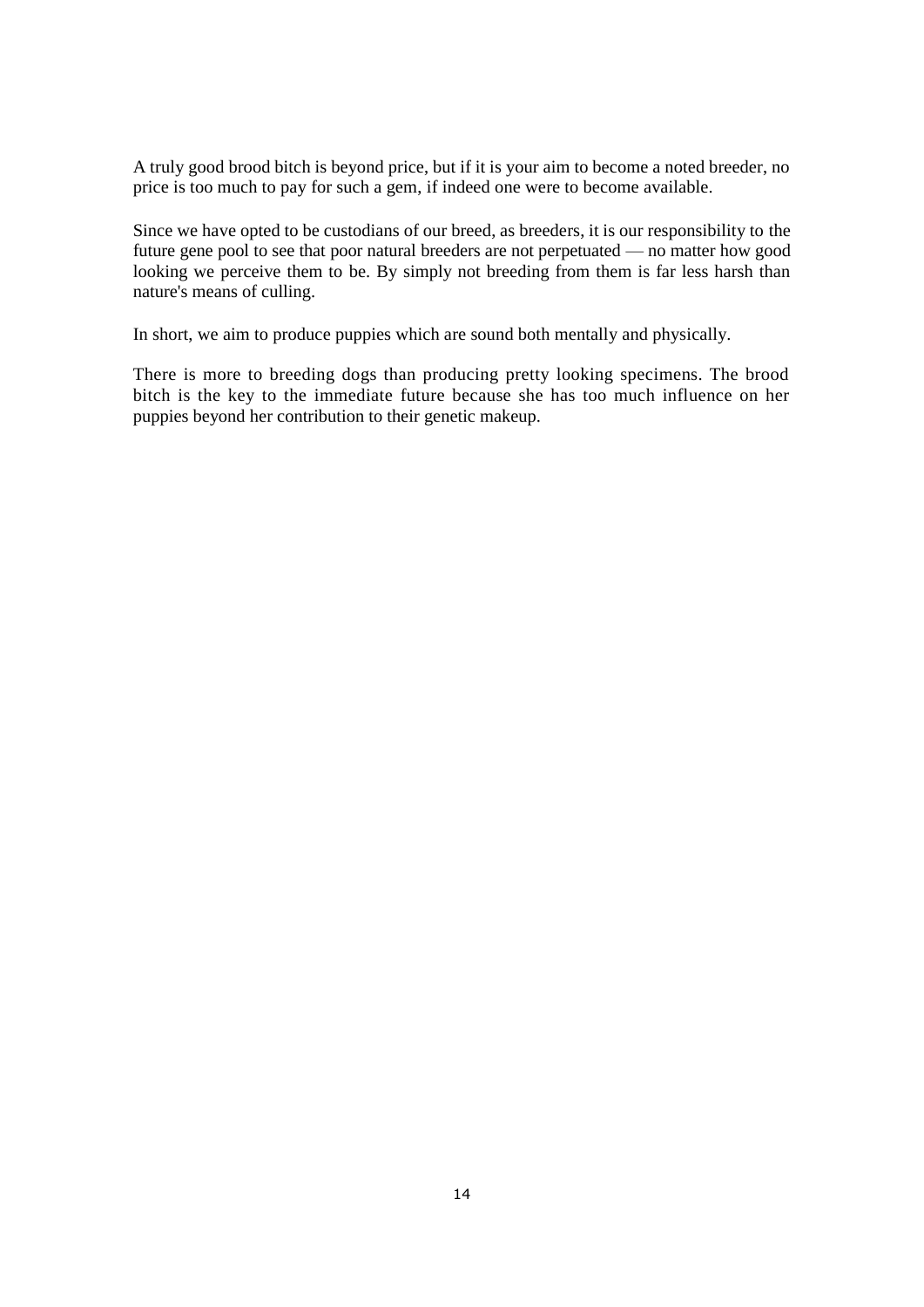## SELECTING A STUD DOG

In these days of technology and permissive Governmental regulations, to breed a pure litter in Australia today, the stud dog may be a pure pet quality animal which, in fact, resides in your own backyard, or he may be a multi-titled champion living in another country, being merely the donor of semen for artificial insemination. The avenues for selection, therefore, are myriad and, as such, can be quite daunting or perplexing for new breeders and experienced breeders alike. Particularly, if they are going to wade through the sea of paperwork involved in semen importation.

Whatever his quality, his pedigree or his breed, the stud dog should conform to some very basic criteria before he is used to pass along his genes to the next generations, just as the dam of the proposed litter should conform to the breed standard.

Firstly, the dog will need to be sexually mature, entire and sound of health, both physically and mentally. Ideally, he should be mature in growth and development.

The use of very young males prior to the manifestation of all adult traits can be a very costly error if he develops any serious temperament problems or departure from the breed standard with maturity. The same goes for hereditary diseases that, in some cases, are not totally obvious until the dog is well into middle or old age.

Although it is not practical to wait several years before using a dog at stud, by which time he could well have lost the desire to breed normally, it is an obligation of the breeder to take all reasonable steps to ensure that the stock he is working with is healthy in all ways.

The choice of stud dog should result from exhaustive talking to people within the breed. Stud dog owners may offer a 'rose tinted' opinion that their dog is suitable for every bitch such a dog has still to be bred!

Seek opinions from the breeder of your bitch, from anyone who has already bred from siblings of your bitch, and from anyone else in the breed who can show success in their breeding programme. From all of this information attempt to distill the necessary pearls of wisdom that will point you in the direction of the most appropriate dog for your bitch.

You owe it to the future generations of dogs you intend to breed to check back on the parents of the dog and, probably even more importantly, the grandparents. Basically satisfy yourself that none of these close ancestors died at a young age or from any known serious hereditary defect. That is a good start. Longevity is a very good sign of health and vigour.

For the regular exhibitor, selecting the suitable stud for his bitch will be relatively simple. He will have all the facilities at hand to make his choice from other show or trial stock. These may be present at local shows/events, or he may discover them in another State. He has access to breed journals and kennel journals in which stud dog owners advertise the prowess of their males. Many show catalogues even give a contact point for exhibitors.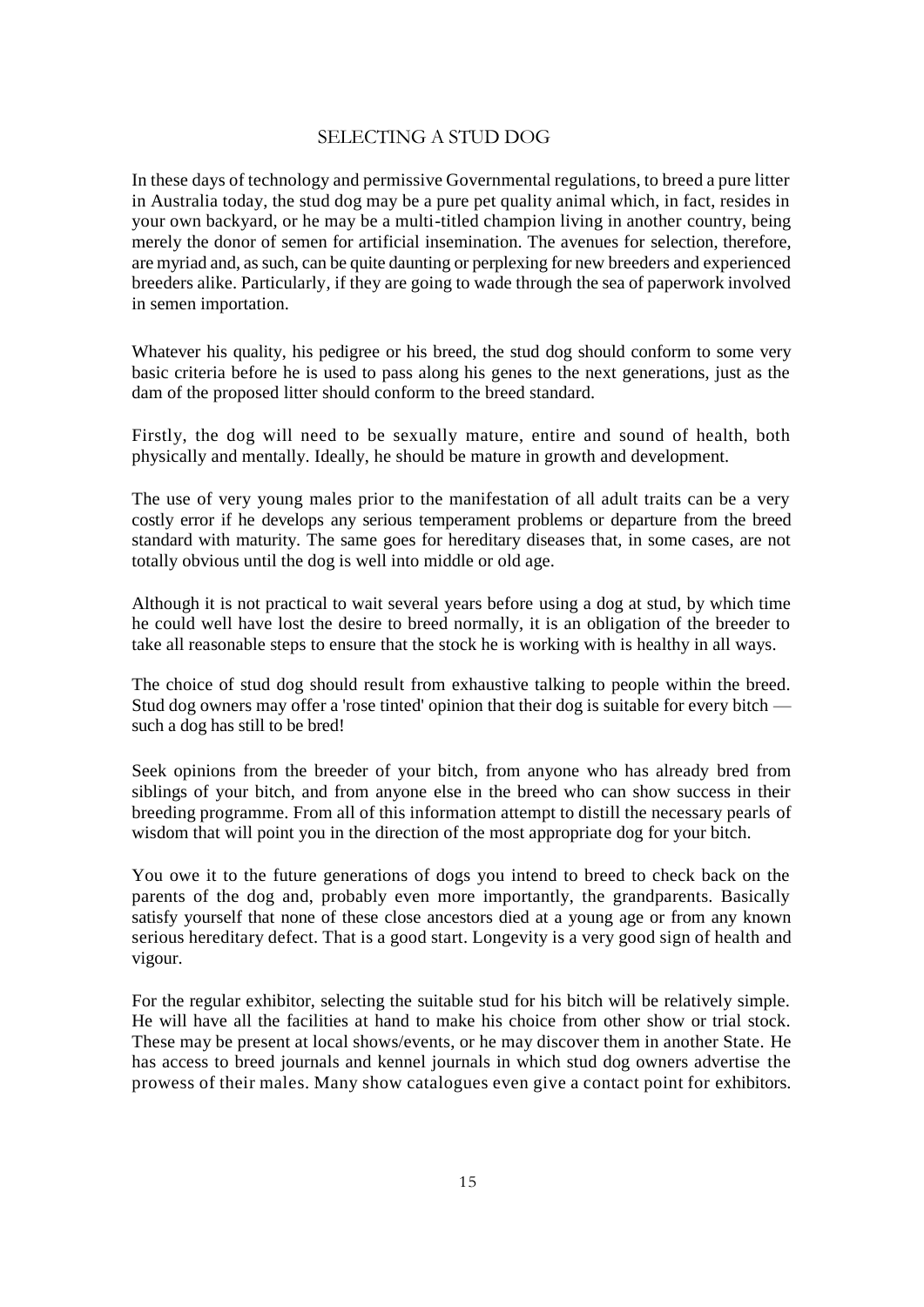For those who do not show or trial their dogs, finding a suitable male is perhaps more difficult. As members of your State canine body, they will be in receipt of that State's magazine, which will list various males of their chosen breed, either in the stud directory or in litter registration lists. A telephone call to these advertising members will usually yield all the information necessary. If the advertised stud is not perhaps suitable in the opinion of the owner, no doubt he will be happy to recommend or advise a further direction. Otherwise, a telephone call to the State canine association may provide an appropriate contact or starting point.

If one is sincere in their endeavours to breed very good or superior stock, then there is no escaping the fact that the bitch must be appraised for her adherence to the breed standard and her faults isolated and recognised. Most importantly, the stud male chosen should on no account be the bearer of the same faults, but should be capable or, better still, proven to be able to overcome these faults in his progeny.

The above points are the basis for stud dog selection. The very word 'stud' implies that the animal concerned is superior or, at least, of very high quality. For that reason the dog should not really be offered at stud unless he can be held in this light.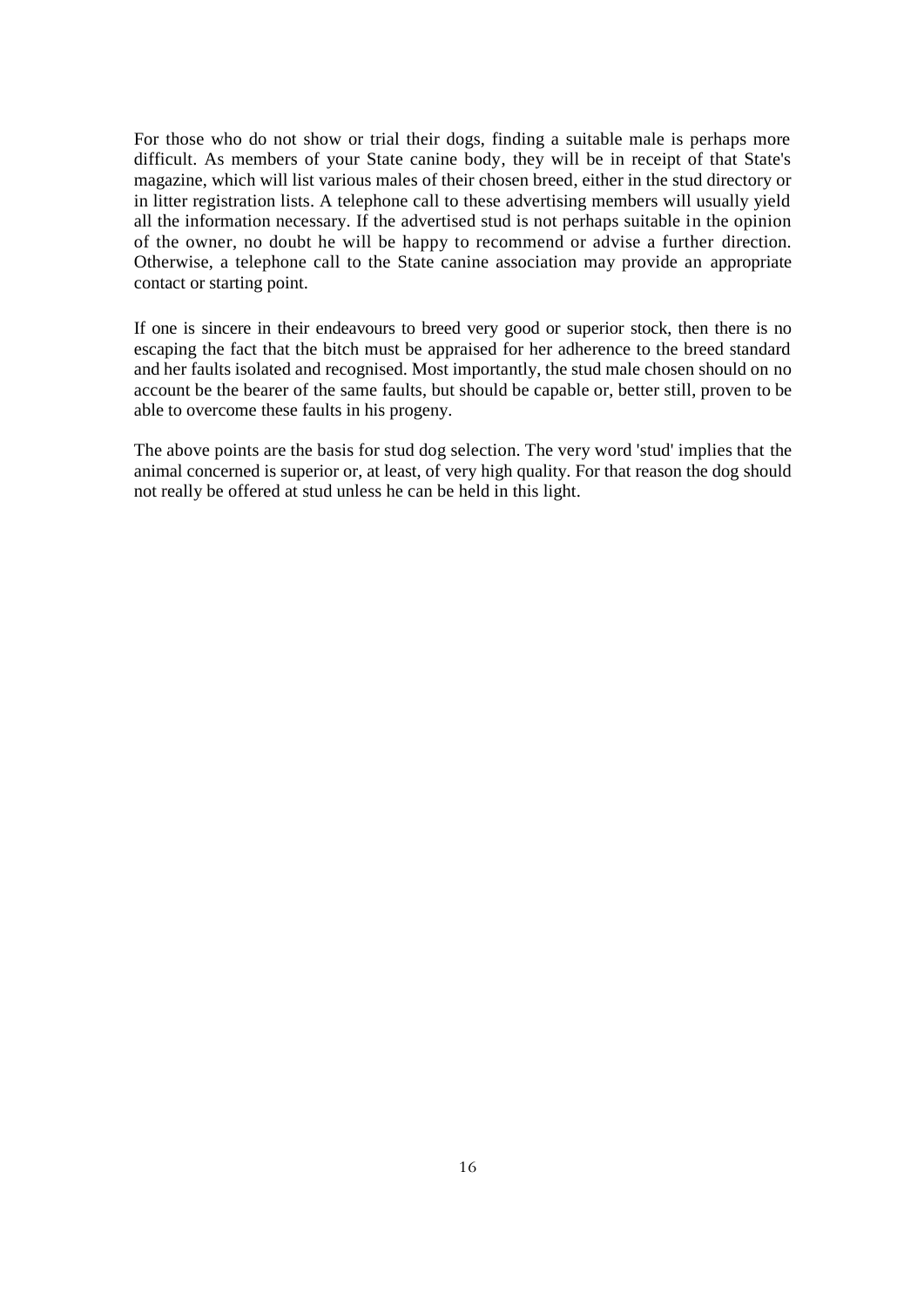## CONCEPTION AND PREGNANCY

Having done your "homework" for a suitable breeding pair, the breeder must be entirely sure that the bitch is physically mature and of sufficient mental maturity to take on the task of whelping and raising a litter of puppies.

The onset of a normal breeding season becomes apparent to the observant bitch owner some days before actual physical signs appear. She can often show a marked change in personality by seeming more gregarious and outgoing. Some owners notice a slacking of muscle tone. The vulva will start to increase in size. She may urinate more frequently and in more than the usual places. Check your bitch daily at this time.

The first day to mark on the calendar is the first show of colour or bleeding from the vulva. Some bitches are extremely fastidious in personal hygiene and will clean any signs away. Letting her sleep on a white sheet or towel may overcome this problem. Now is the time to notify the owner of the chosen stud dog that the bitch has come into season and his services will be required in ten to fourteen day's time.

There will be a marked swelling of the vulva as the colour of the discharge deepens. This section of the season (heat) can last anything from a few days to two weeks and generally the bitch is not able to conceive during this phase. She will let you know by her anti social behaviour toward any male dog that she is not interested in any close attention at this time. It is not until the discharge changes to a straw or clear colour and the vulva begins to soften that the signals point to imminent acceptance of mating. The bitch will demonstrate by her now flirtatious behaviour toward any male dog, that the hormones within her are doing their work and the release of the eggs ready for fertilisation. This fertile period of the season can last from hours to many days. It is now that the chosen male can be introduced and successful mating can occur.

Warning - if you have a male dog living with your bitch and he is NOT the chosen stud dog, make sure there is no contact between these two for the duration of the season. If necessary, arrange to send your male dog to a boarding kennel for the full length of your bitch's season, to avoid any accidental matings.

It is normal practice to take the bitch to the stud dog's home for matings. Other arrangements can be made. It is best to let the dogs become acquainted and to play freely for their first introduction. The bitch may act coy, inviting advances one moment, rejecting them the next. This is all part of a normal breeding routine. Both animals need the play to stimulate sex drives and normal mating mechanisms into action. They are best left to their own devices, together for ten to fifteen minutes at least. Watch from a window, just to make sure that no harm comes to either animal.

Most bitch owners become over anxious when no immediate mating occurs. This is common. Usually they have introduced the dogs too early in the season and another meeting in the next day or so will result in a normal mating. The experienced stud dog owner can be of great value at this time.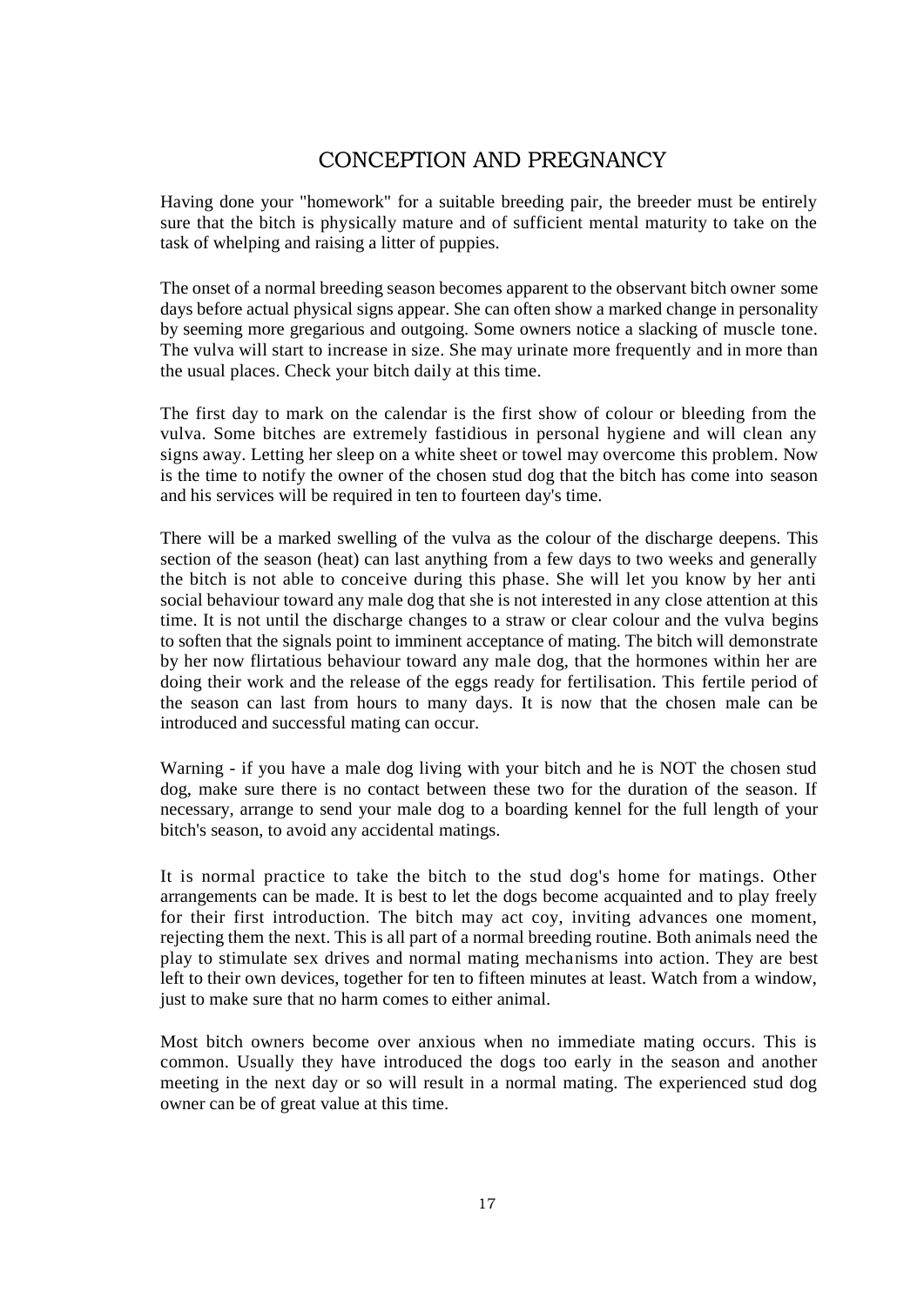Sometimes minor adjustments such as standing a too tall bitch downhill, or a too short bitch uphill are all that are required. Over restraint, unnecessary muzzling of the bitch and unnecessary interference can create problems for the maiden bitch. A natural, unaided mating should be allowed to occur where possible.

Competent stud dogs become adept at exerting their energies only when the female is actually releasing ova and able to conceive. He may as a result appear disinterested. These same males become suddenly proficient when all conditions are favourable. Young over enthusiastic males sometimes require gentle restraint and assistance from their handler to achieve a successful mating.

For this reason it is far wiser to take the maiden bitch to an experienced proven sire and accomplished stud master for her first breeding encounter.

One mating resulting in a normal tie should be sufficient for conception to occur. Most stud dog owners offer a second mating to cover any later release of ova, up to forty-eight hours after the first. After the acceptance phase of the season has passed, the vulva will shrink back to normal size and the discharge will stop.

During the fifth week of her pregnancy, the bitch should be treated for internal and external parasites. She should be fed a normal diet and exercised regularly. By various means available, it is now possible to detect the whelps (pups) at about 28 days. By six weeks the pregnancy should become easily observable and at this time it is advisable to commence feeding your bitch twice daily instead of once a day. The increased pressure of the pups against her stomach will make her uncomfortable with a large meal. Gentle exercise should be kept up until whelping to help maintain muscle tone.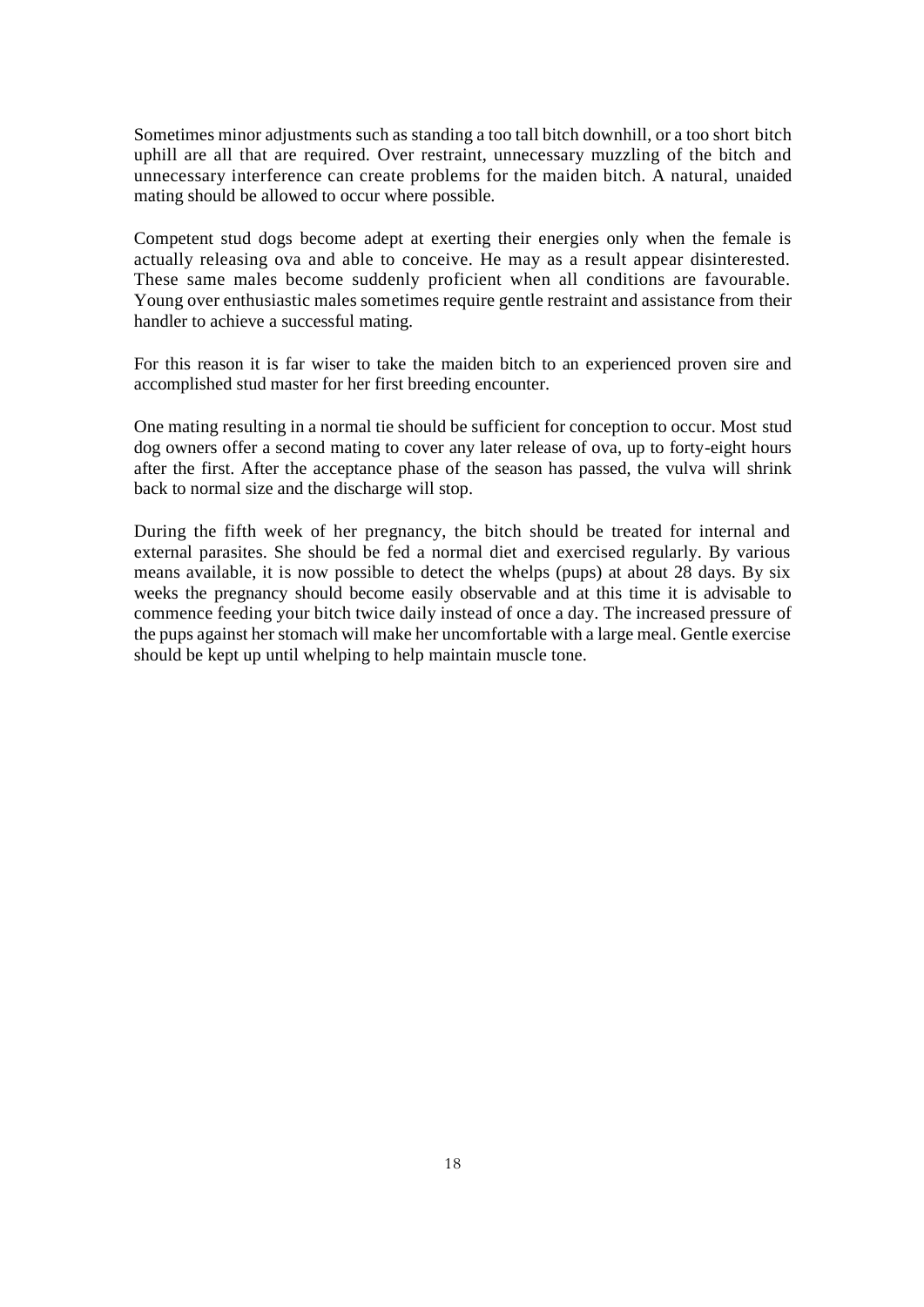## **FEEDING THE BITCH: PREGNANCY TO WEANING**

How much and what to feed your dog changes throughout its life and is dependent on age, body condition, activity level, breed, temperament and environmental conditions. Each dog should be looked at on an individual basis, increasing or decreasing the amount fed depending upon their overall condition.

Prior to breeding, your bitch should be in excellent physical condition, and at her ideal body weight. Underweight bitches may become undernourished during pregnancy, which can result in smaller pups that have a reduced chance of survival. Obesity reduces the fitness of the bitch resulting in increased difficulties whelping the litter. Bitches should receive moderate exercise during their pregnancy.

## **What to feed....**

Optimal nutrition is important during pregnancy for the health of your bitch, and of her pups. Pregnant and lactating bitches should be fed food that is of good quality, and is highly digestible. Whether feeding commercial foods or a raw, natural type diet, pregnant and nursing bitches should be fed "growth" (e.g. puppy formulations) or "high performance" foods. These diets have higher amounts of energy, protein, carbohydrates and minerals than are normally required for adult maintenance, providing adequate nutrition without having to increase food consumption. Increasing food supply of an inferior product may require more food to be digested than a bitch is physically capable of doing. A well balanced diet should supply all the nutrients the bitch requires, and supplementing food with calcium is not recommended.

It is normal for some bitches to have a short period of reduced appetite during early to mid pregnancy. Many may also reduce their food intake a day or two before whelping, or during the first stage of labour.

## **And when to feed**

During the first half or about the first five weeks of pregnancy, although the developing litter is growing, they are still relatively small, being less than 30% of their size at full term. In a well-nourished dam, normally no increase in feeding or nutrition is required during this time.

From the end of the fifth week the developing foetuses start to increase rapidly in size. At this time, there is a great increase on the nutritional demands of the bitch, and it is necessary to increase her food intake. This should occur gradually. A rough guide is your bitch should be eating approximately 25-50% more than her normal maintenance requirements, by the term of her pregnancy. This varies depending upon the size of the litter, and of the bitch. Because the growing puppies expand into the available abdominal space, smaller, more frequent meals should be provided over the course of the day during these last few weeks. Always ensure fresh water is available.

A general rule of thumb is that after whelping her litter, a dam should weigh around 510% more than her normal body weight.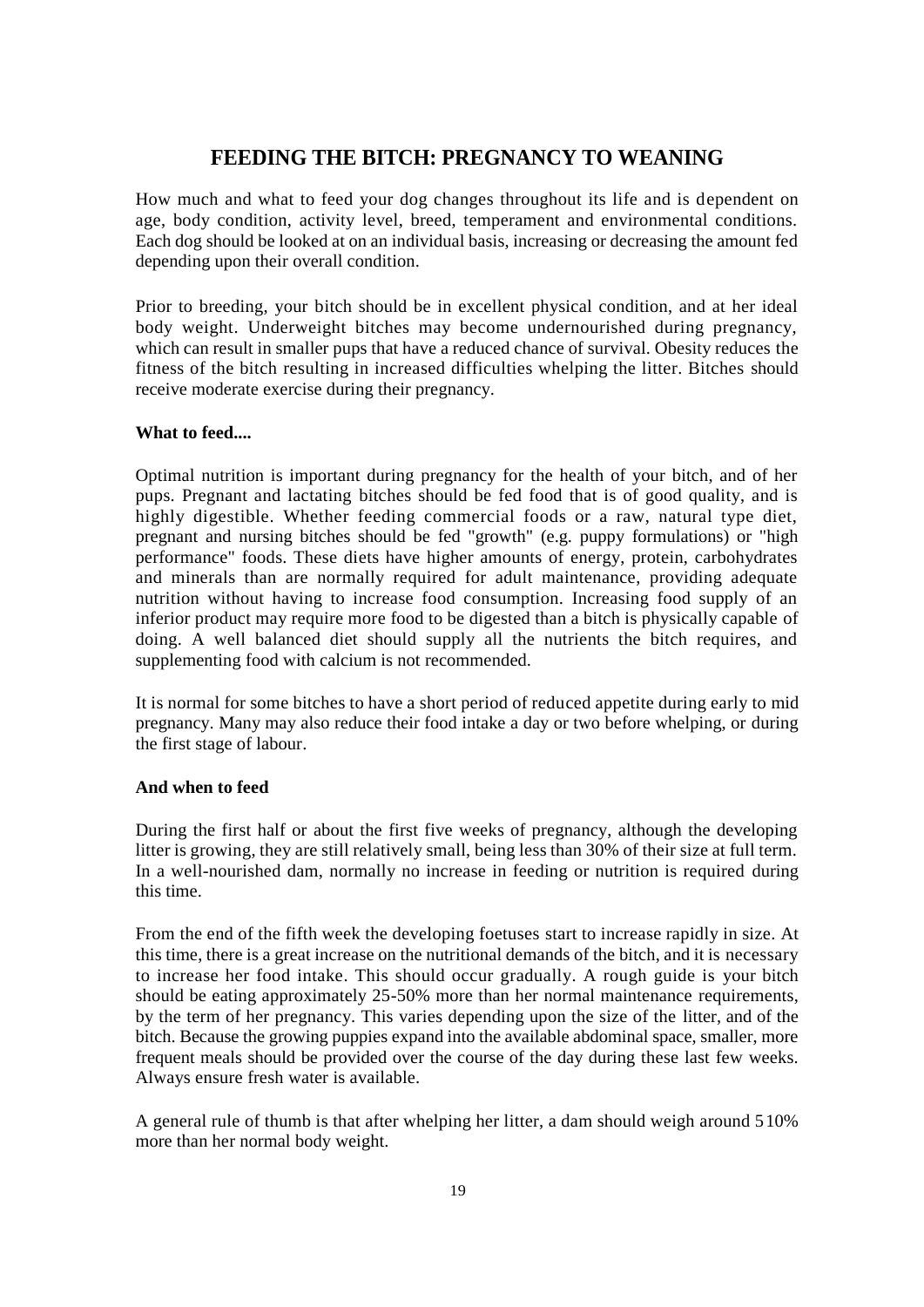Whilst a bitch is nursing her young, it is important to maintain her on high quality, highly digestible food, and also to provide ample water. Even when nursing a small litter, bitches should be fed a premium food providing high nutrients ("growth" type diet). Insufficient fluid will reduce her ability to produce milk, as will inadequate calories. It is always essential that cool, clean water be available for your dogs. During lactation, this cannot be stressed enough, as the dam with a low fluid intake will have a reduced milk output.

As a rough guide, during the first week of lactation, your bitch will usually require about 1.5 times her routine food intake. This amount increases as the pups grow, to around 2.53 times her usual amount of food in the third to fourth weeks. Meals should continue to be divided into several small portions and fed over the course of the day, or offered ad libitum. Bitches nursing large litters may be fed as much as they wish to eat.

As solid/semi-solid food is introduced to the litter, the demands on the bitch will decrease and her food consumption can be reduced.

Pups can go to their new homes from 8 weeks of age, so weaning of the litter is usually completed between  $7 - 8$  weeks of age. Bitches who continue to produce much milk whilst the pups are weaning can have this reduced by decreasing her feed intake. Weaning should be undertaken gradually, so as to minimise risk of mastitis (inflammation of the mammary glands).

## **Summary**

- Feed your pregnant and nursing bitch a food that is highly digestible and is high in nutrients (growth diet).
- No increase in food required until 5-6th week of pregnancy.
- From 5-6th week, increase food intake. By the end 'of pregnancy, bitches usually require between 25%-50% more than their normal intake of food.
- Provide several small meals per day during latter stage of pregnancy, and during lactation.
- During peak lactation time (weeks 3-4), bitches will require up to 3 times their routine food intake.
- As solid foods are introduced to litter, reduce dam's food intake.
- Always ensure clean, fresh water is available.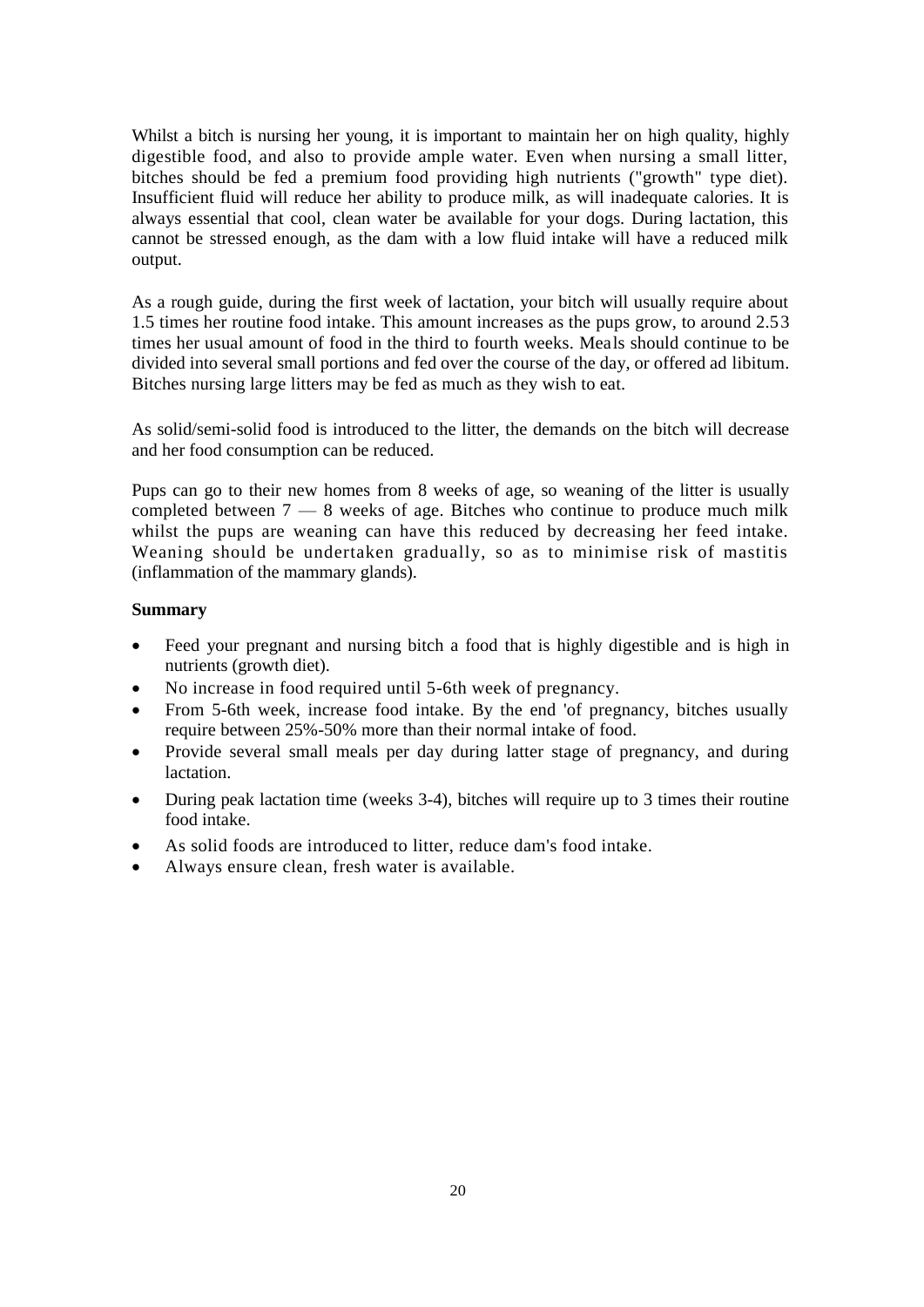## **WHELPING THE LIITER**

#### **Provision of a whelping box**

A whelping box does not have to be "a box", but should be a method of containment of the bitch and her forthcoming litter which provides a quiet, warm place, free from moisture and excessive heat or cold. Often layers of newspapers are used as a cheap, easy to clean base. Often internal rails are provided around the box to prevent the bitch from lying directly against the sides of the box so as to prevent her from pinning her pups against the side and suffocating or crushing them. Rather than a solid wooden box with internal railings, some breeders will use a child's inflatable pool (which has flexible sides) as a whelping containment. The size of the box will depend on the size of the bitch, but it must be long enough for the dam to be able to lie down at full stretch. Ideally the sides of the box should be high enough to prevent the young pups from escaping, yet enable the bitch to leave when she desires. The box should be disinfected before use. Bitches can be introduced to the box one to two weeks prior to whelping. Boxes should be lined with bedding material, or newspaper • that the bitch may shred as part of her nesting behaviour which occurs shortly before whelping.

Once the litter is whelped, the initial bedding material may be replaced with other bedding, such as sheepskin, or towels, as the bitch will be less likely to shred them. Newspaper can continue to be used as an insulent beneath the new bedding, as it is cheap and easy to dispose, of, but something offering traction is required to provide developing puppies secure footing. Some breeders add external sources of heat to keep the newborn pups warm. A heat pad is placed into the whelping box but it should not cover the entire area so some relief from overheating is available. Heated whelping boxes are also available for hire or purchase. Hot water bottles, wrapped in towels, and refilled as they cool may also be used. In all instances, care must be taken to ensure the dam and pups are able to move away from the heat when required.

#### **Whelping**

For most dogs, the average length of gestation (pregnancy) is 64-66 days following a surge in leutenising hormone (LH) levels, or 62-64 days post ovulation. Ovulation is triggered by the LH surge, and ova are then released over the following 1-2 days. **The normal time frame between breeding and whelping can vary between 55 to 70 days,**  depending upon the time when the bitch was mated. If a bitch was mated before she ovulated, she can still become pregnant, as spermatozoa can remain viable within the reproductive tract of a bitch for over a week. It is assumed however, that the sperm reduce in number or fertility within a few days of mating. When the eggs are released by a bitch, they are immature and require 2.5 to 3 days after ovulation to mature. Bitches bred after they have ovulated and the egg has matured will therefore conceive much earlier. Therefore, don't always assume your bitch will deliver pups exactly nine weeks after being mated.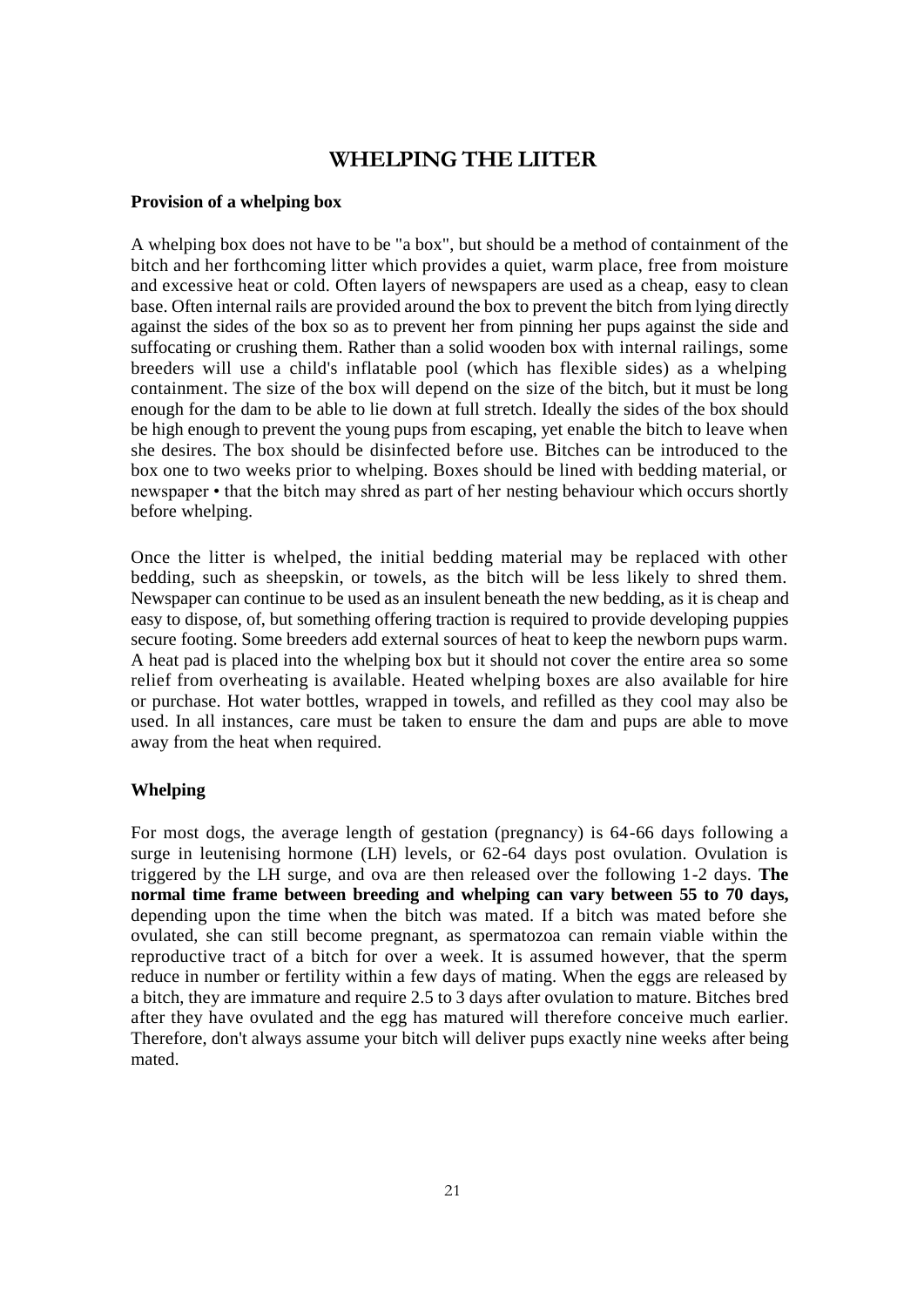## **Clues then whelping is imminent**

Many bitches may display "nesting" behaviour in the few days, or week preceding birthing. They may collect papers, clothes etc together, may seek shelter beneath chairs or other furniture, or may dig a burrow. Some may become restless or "clingy". Production of milk is not a reliable sign that whelping is imminent, as many bitches may exude watery secretions up to two weeks prior to whelping.

Within 24 hours of whelping, levels of a hormone called progesterone decrease, with a concurrent drop in rectal temperature of 1 degree C. Twice daily (or three times, if possible) monitoring of temperatures, starting several days to a week before expected whelp date will normally detect this drop in temperature.

## **Whelping - First stage of labour**

This is the initial phase of labour, where the cervix begins to dilate. Bitches may refuse food, appear restless, pant, shiver or occasionally vomit during this time. (So may novice breeders!) This stage can last a variable amount of time, from hours to more than a day. Weak contractions of the uterus may also occur.

## **Second stage of labour**

The second stage of labour is when the cervix fully dilates, contractions will be easily seen, and finally, pups are born. When the pups pass through the cervix, this creates the urge to push and visible straining of the bitch can be observed. Bitches will often move around between whelps, but most will lie down as each pup is born. Bitches can be expected to pant and may lick their genitalia, or shiver, prior to the birth of a pup. The first pup to be born is usually from the side of the uterus (uterine horn) containing the most foetuses. The next pup is usually from the other horn, and so forth.

Prior to the birth of the first pup, a greenish-black discharge (lochia) may be observed. This is normal, and results from the placenta separating from the uterus. Whelping should occur within the next one to two hours. Whilst in the uterus, each pup is surrounded by two sacs. The outer one ruptures as the pup enters the birth canal, releasing a small amount of fluid. The second sac may, or may not, rupture during birth. If it hasn't ruptured, the dam who will also bite the umbilical cord will usually remove it. The bitch will also vigorously lick fluid from the pup, which stimulates it to breathe and assists in drying.

The bitch will normally suckle pups between whelping the following pups. Nursing stimulates release of the hormone called oxytocin, which in turn stimulates milk let down, and contraction of the uterus. The newborn puppy will also receive colostrum. This is specialised milk, which is rich in antibodies and produced within the first 24 hours of whelping. The antibodies are absorbed by the newborn pup, providing it with immunity to infectious agents.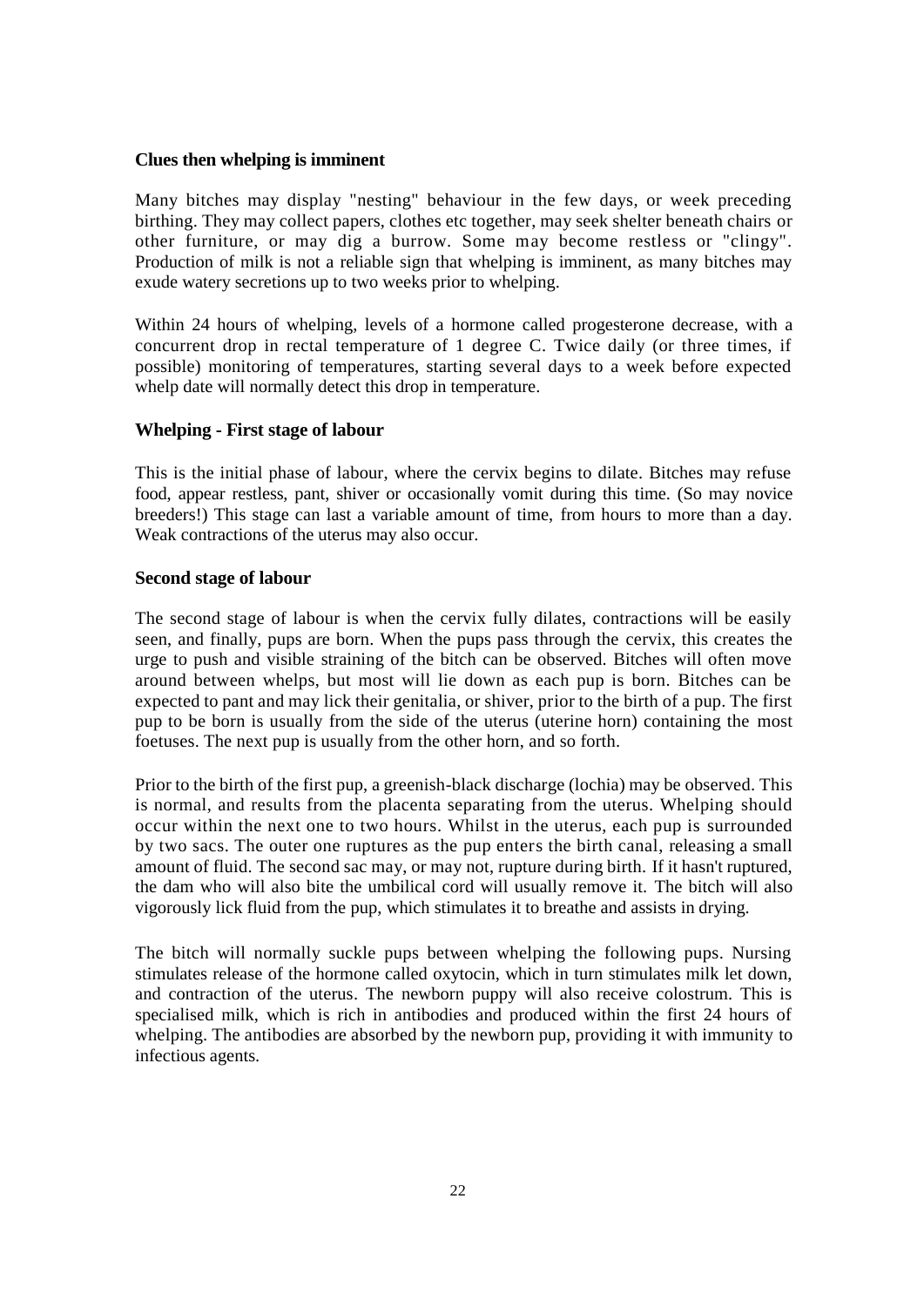#### **Third stage of labour**

This final stage is the passing of foetal membranes and placenta, and often occurs as subsequent pups are being whelped. The time between second and third stages is extremely variable. Some bitches may deliver puppies 5-10 minutes apart, others 20-60 minutes apart. The time intervals between pups usually increase as labour continues. As the whelps are often delivered alternately from each of the two uterine horns, two pups are often born close together. When this happens, the placenta from the first pup may not be passed until the second pup has been born.

Opinions vary as to whether bitches should be allowed to eat all the placentas. The placenta is rich in nutrients, so there is no medical reason to prevent this from occurring but ingestion can result in dark, loose stools and/or vomiting.

The time it takes for a bitch to normally whelp her litter will depend on the breed, her fitness and age, number of pups in the litter, etc. Once the bitch assumes strong straining, a pup should be whelped within 30 minutes. As labour progresses, normally the time between delivery of pups increases. If the bitch has strong contractions and strains for an hour without producing another pup, veterinary assistance should be sought. If the bitch has weak contractions, the interval between puppies will be longer. Veterinary assistance should be sought for bitches with weak or intermittent contractions who do not produce their first pup within four hours after the start of stage 2, or within two hours between later pups\*. Some bitches may rest after delivering the majority of the litter, to resume some hours later. It can therefore be difficult to distinguish between genuine rest, and uterine inertia.

\* Times quoted from: Johnston, S.D., Root Kustritz, M.V. and Olson, P.N.S. *Canine and feline theriogenology.* Philadelphia: W.B. Saunders, 2001. These times may vary in different books. You should discuss with your veterinarian at what time they feel assistance should be sought. It would also be prudent to have either your veterinarian's after hours contact details, or the phone number of the after hours clinic to which they would refer you, should assistance be required.

## **Post partum**

Following completion of birthing, the dam will require rest. She may also be hungry and thirsty. She and her pups should be taken to your vet within the next 12-24 hours for a thorough check. Your vet will check the pups for obvious signs of congenital defects, such as cleft palate.

In the first few days after delivering the litter, there will be a red, watery vaginal discharge from the bitch as the uterus starts to reduce in size. During the following weeks this amount decreases and becomes brownish-red. Discharge occurs for about 3 weeks.

The bitch's mammary glands should be regularly checked for signs of inflammation, or mastitis. They may become reddened feel warm and lumpy, and when gently expressed,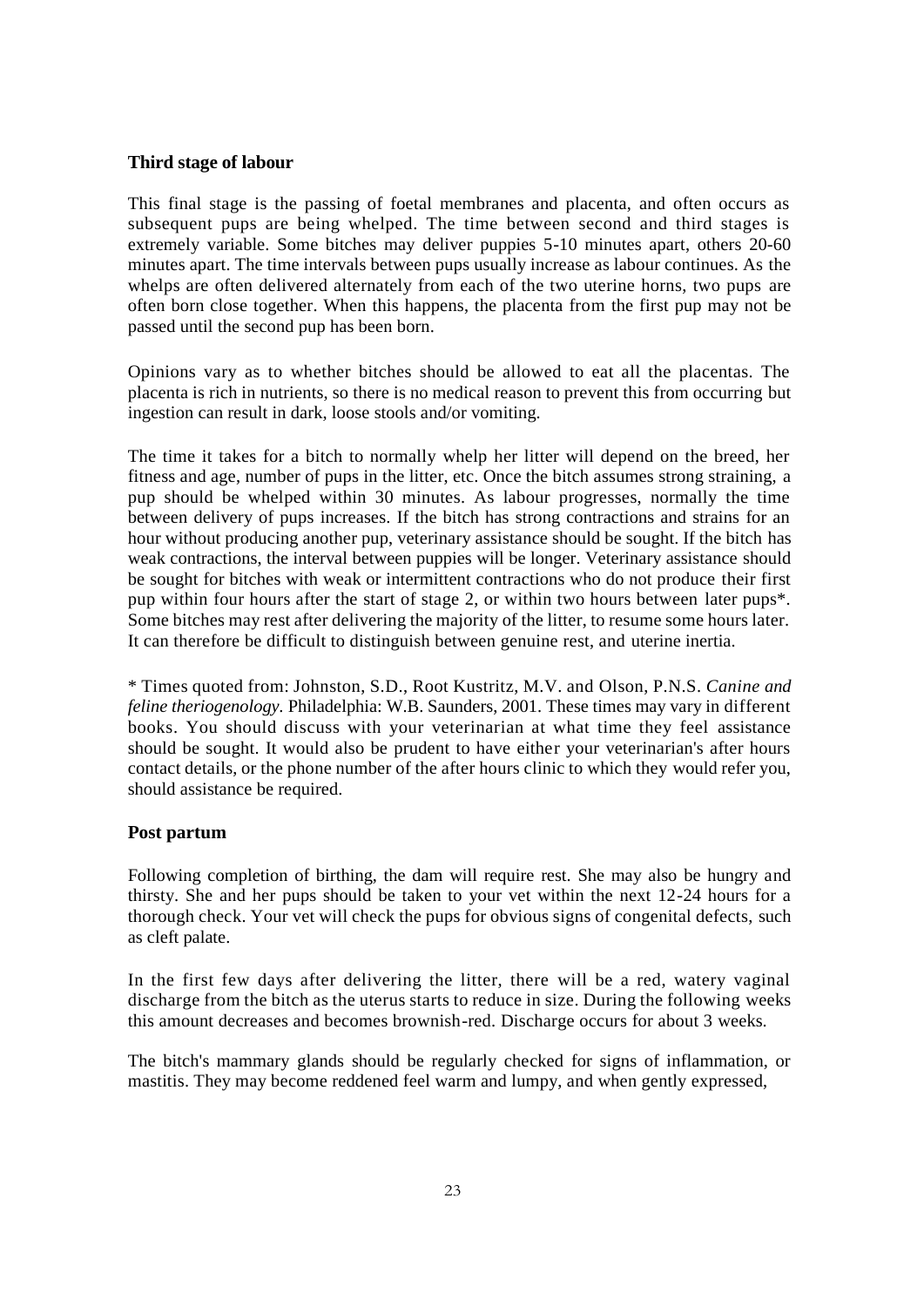the milk may have an abnormal colour. If you are at all concerned, seek veterinary advice.

## **Summary**

- Bitches whelp between 55-70 days after mating, or 62-64 days after ovulation.
- The whelping area should provide a safe, warm, dry environment.
- A drop in rectal temperature of 1 degree C occurs within 24 hours of whelping. Within 1-2 hours of whelping, a small amount of greenish black discharge (lochia) may also be seen passing from vulva.
- Pups should be born within 30 minutes of strong straining. For the first born, a pup should be produced within 4 hours of weak or intermittent contractions. Subsequent puppies should be whelped within 2 hours of weak contractions. Seek veterinary assistance should times fall outside these parameters.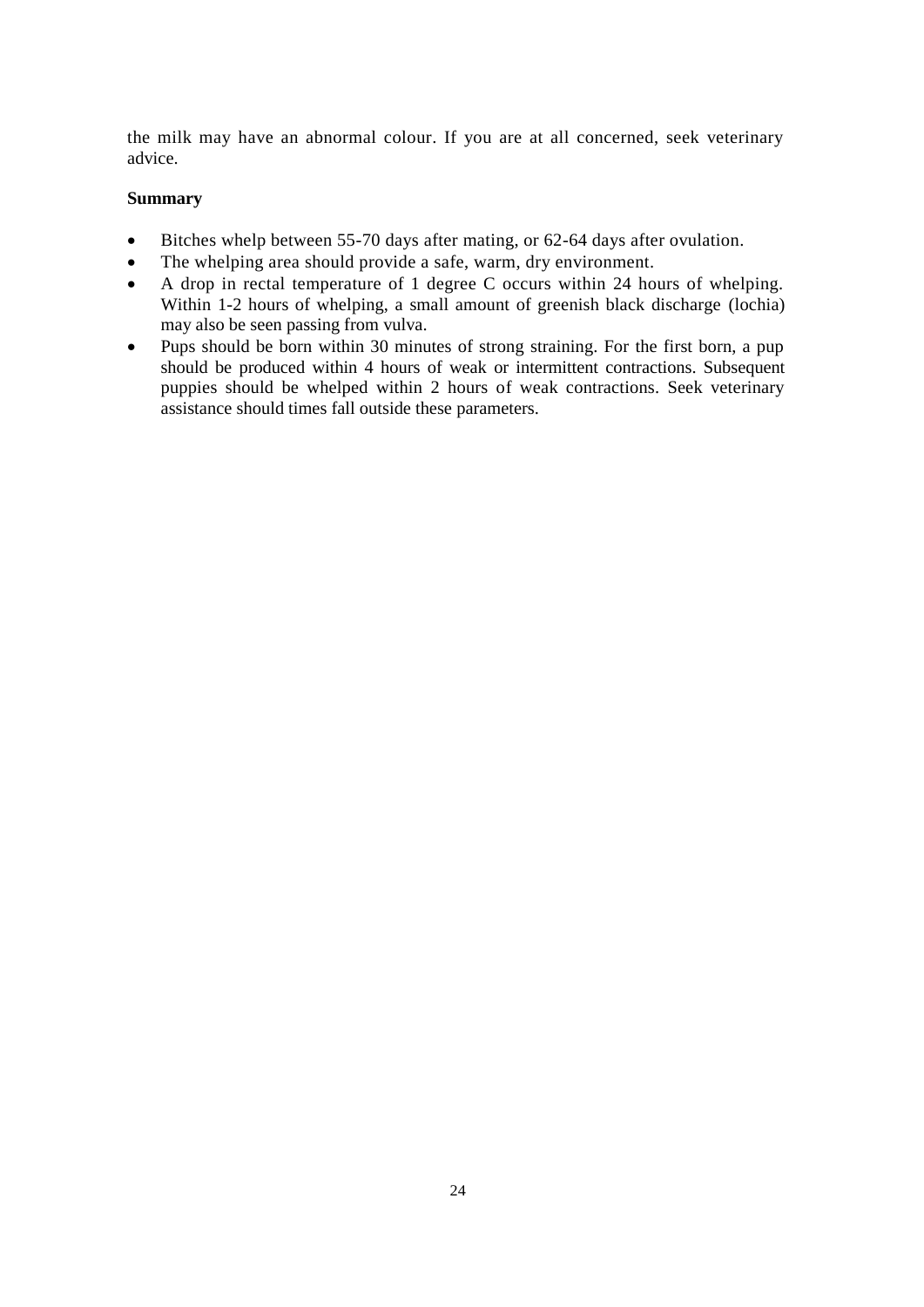## WEANING, SELECTION AND SALE OF PUPPIES

Your bitch will require large amounts of food while feeding her puppies. After she has settled to the task of looking after her new brood of puppies, allow her to eat as much food as she wants. Because of the large amounts of food she will require to produce adequate milk, she should be fed several meals daily. Make sure she has constant access to fresh water.

Puppies drain huge amounts of protein from the bitch, so if she is to continue to nurse her offspring for some weeks, she will need plenty of good quality food for adequate nutrition and for producing milk.

Between three and four weeks of age the puppies' teeth will begin to emerge, this is when solid food can be introduced. A good balanced diet should be commenced at this time. Feed puppies separately so that you know that each one is getting its share.

Soft, moist foods can be introduced as soon as the puppies are able to stand. These foods are usually a milk/cereal mixture or puppy pellets thoroughly soaked in warm water. Again try to do this one at a time, or you may find that they all start walking through the bowl and getting into a right mess. The bitch will now be able to cope with any extra feeding that the pups require without putting too much strain on her own condition.

By six to seven weeks of age, depending on the breed of dog, the puppies should be having five small meals a day.

Worming: nearly all puppies have roundworms because the eggs are passed from the mother before birth through the placenta and after birth through the milk. Worming of the puppies should commence as soon as they as strong, average age two to three weeks. Worm the bitch at the same time. Read the advice given on worming preparation carefully and follow the instructions.

Puppy playpens are ideal, with plenty of soft, safe toys for them to play with. This builds up their muscles and gives them coordination skills as well as developing social skills. Having a radio or TV (not too loud) in the room allows the pups to hear a variety of noises and sounds to enhance their ability to cope with the sounds of their prospective new homes. Breeders should keep a close observation during playtime to watch for differences between the pups. Some may be assertive and some submissive. Knowing your puppies' personalities will help in matching up the right homes for them. You would not offer a submissive pup to a family with boisterous children.

The veterinarian should give your puppies' first vaccinations at about six weeks of age. This is also a good chance for the vet to examine the puppies for any problems. Make sure you collect a vaccination certificate from the vet for each pup, as you will need to pass this onto the new owners so they can follow through with the next vaccination due at about 10 - 12 weeks.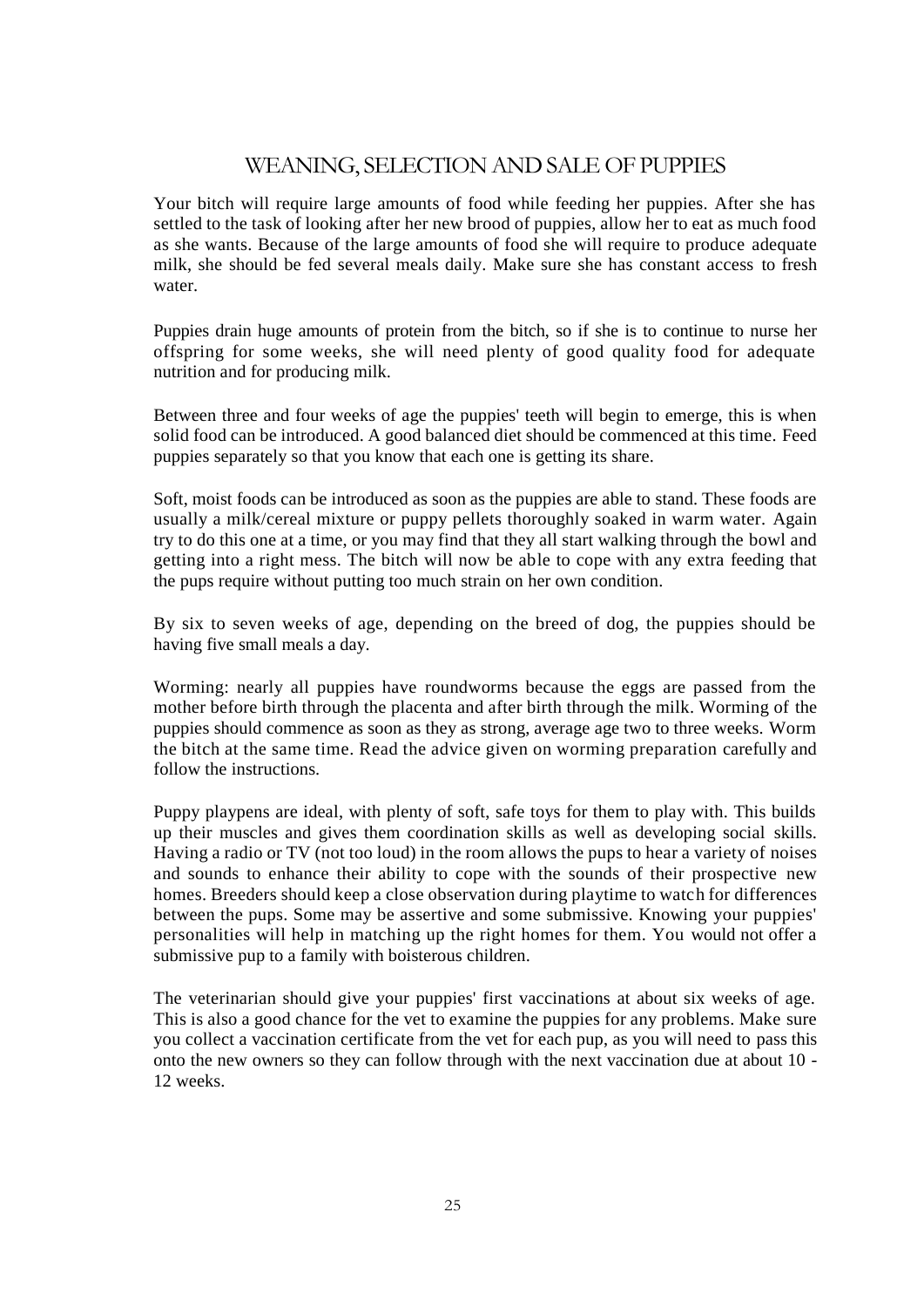Depending on the breed, it is usual for puppies to be transferred to their new homes around eight weeks of age. This is the optimum age for the puppy to best adapt to the world outside its playpen and away from its siblings. If the new home has an existing dog, there are certain precautions to take. Jealousy is very common from the resident dog/s. Suggested advice: ask the new owners to have a family member take the existing dog to a local park or neutral territory. Have member/s of the family take the new pup to the same park - on a lead or harness. Have one family member play with the new pup on the ground and let the existing family dog come along and 'find' this new 'friend'. Allow the two dogs to play a little and then walk them both home together. This way, the existing family pet will think he or she has found a new playmate and the family is allowing this playmate to come home with him/her. If you just place a new pup in the backyard with your existing family pet, jealousy and protection of its territory, may have a devastating effect.

Make sure your new puppy owners have secure fencing, or at least an escape proof (digging and climbing, wise) enclosure. Insist that suitable housing is available for the new family member with plenty of warm bedding. This will be the first time the pup is away from its siblings and it will feel very much alone. Responsible dog ownership begins with you - by example and by instruction.

There are a number of items you should provide the new owner when they pick up their pup.

Vaccination certificate Worming chart Diet sheet Special care instructions - grooming, training etc. Registration papers - duly signed by you on the reverse side Any conditions of sale Copies of sire and dam's health checks Possibly a breed hand book Receipt for purchase price of pup Sample pack of food that the pup as been fed

Inform the new owners of any common hereditary problems in your breed and alert them to each party's obligations concerning future health. Let them know you will be interested in the pup's progress into adulthood and beyond. This is offering good 'after sale service'. It also enables you to keep good breeding records of your offspring and the future development of your chosen breed.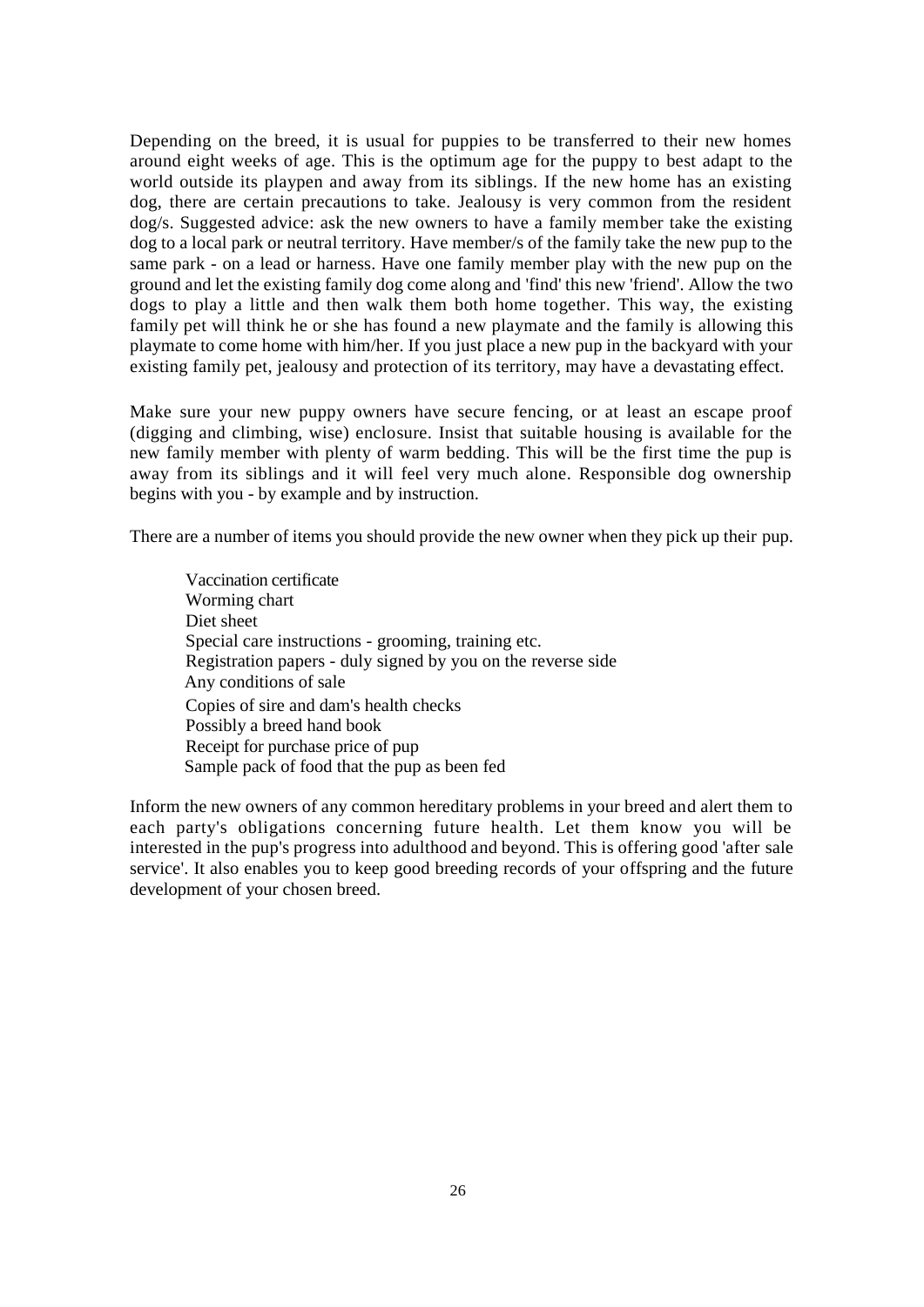## **PUPPY SOCIALISATION**

One of the most interesting and rewarding programs that have been developed over the years is the Puppy Socialisation Program introduced by Obedience and Kennel Clubs alike.

These programs were introduced to help us understand the basic fundamentals and complexity of our canine companions. When introducing a new puppy into your home it is important that you understand the reason he does those annoying things and more importantly the manner and approach you adopt in the correction process.

The interaction between puppies in these classes gives them opportunity to relax and socialise when they come into contact with dogs of different breeds, colours and temperaments. The interaction will enable them to adapt to the new world outside of the whelping box, where those little annoying traits and problems have been allowed to develop.

Puppy Socialisation Programs should cover all those things that a pup needs to know, from going for a visit to the veterinarian to being groomed to introducing of a new baby member of the family. These occasions are meant to be in a relaxed and enjoyable atmosphere. Remember the effort that you put in at the beginning will give you continued pleasure *in* the future.

When you take your new puppy home, you cannot expect that the family life you introduce him to will cover all those unexpected problems that will occur during his life. The manner with which you deal with particular incidents when they arise will be the basis of how your puppy will fit into society and your family.

The social interaction of these programs will also prepare the puppy for the more serious training that will come later.

## **Training**

Obedience training is the basis upon which all canine activities are based, be it for conformation, tracking, endurance or agility, and it is also used in the services.

Obedience clubs have qualified instructors who have trained for many years and may have even competed in trials for a number of years. These instructors have completed an evaluation program set out by their controlling body and have gained recognition as qualified obedience instructors. These instructors then pass on their knowledge to other instructors of the club and those wishing to aspire to that level.

The training of your dog should commence after your pups socialisation program or from approximately six months of age. The training program with most clubs will cover the areas from the basics, up to and including competition level. The clubs conducting these classes work with a set program, which progresses you and your dog up the training ladder. You may even like to go just for the socialisation benefits to your dog.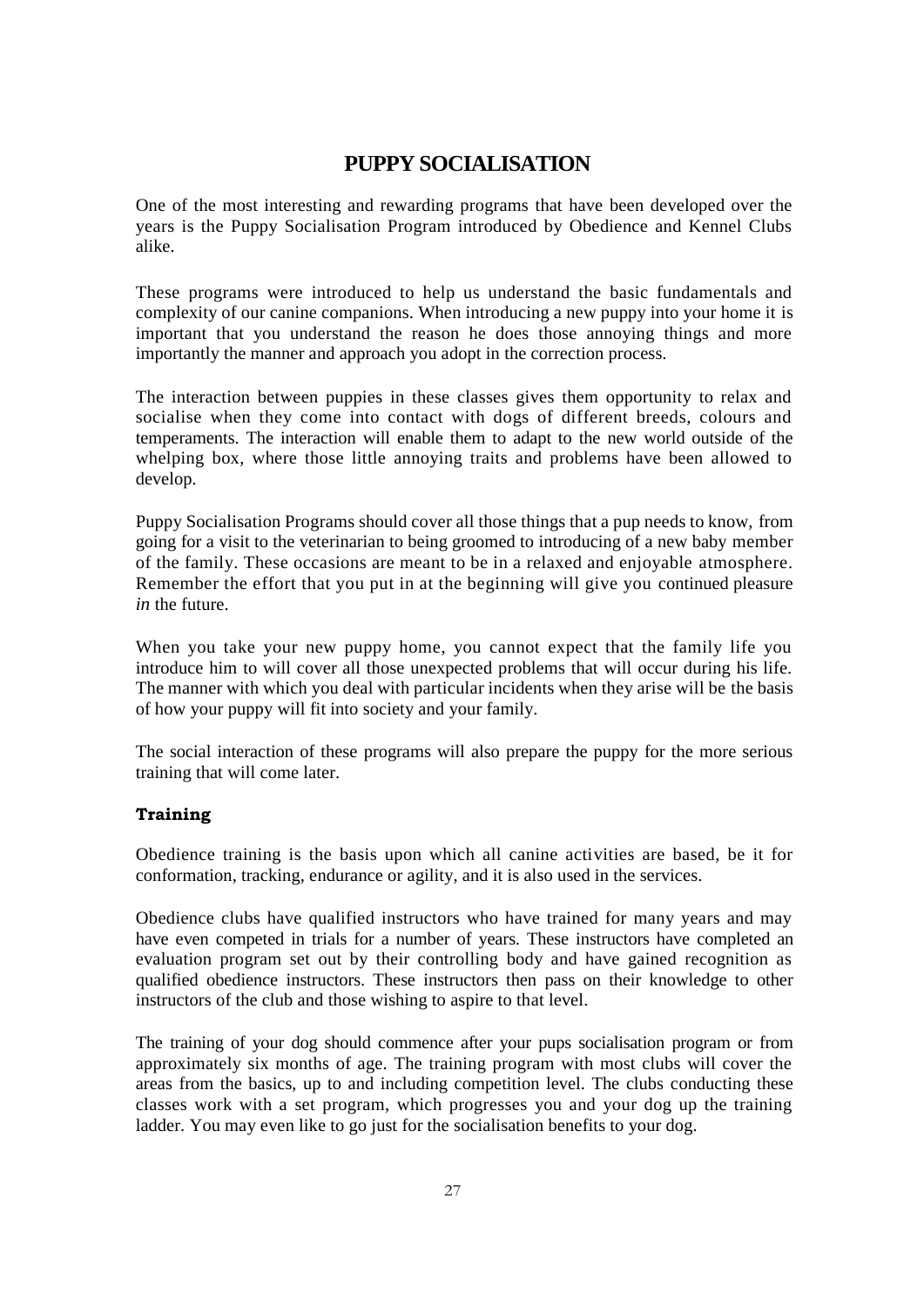Most of the programs start with basic on lead heeling exercises and associated exercises such as standing, sitting and examination. This will be followed by more advanced heeling including heeling off the lead and with the dog sitting free of the lead at varying distances. The examination exercise will cover the areas as per conformation (required if you wish to show your dog) and obedience-the purpose of the exercise is for the dog to show no undue resentment or shyness whilst being examined.

## *Dog aggression should not be tolerated under any circumstances and if present should be evaluated by the senior instructor of the club or by an appropriately accredited person.*

As you continue through the various classes it will become one of the most satisfying and rewarding experience you have embarked upon. To see that once unruly and disobedient dog develop into a companion with whom you can walk down the street and have the public express and make comment on their behaviour is truly rewarding and on many occasions encourages others to take up dog obedience training

Many of the local councils have obedience clubs in their area and in the first instance you should make contact with them, alternatively you should contact your states canine control council for further information on clubs in your area.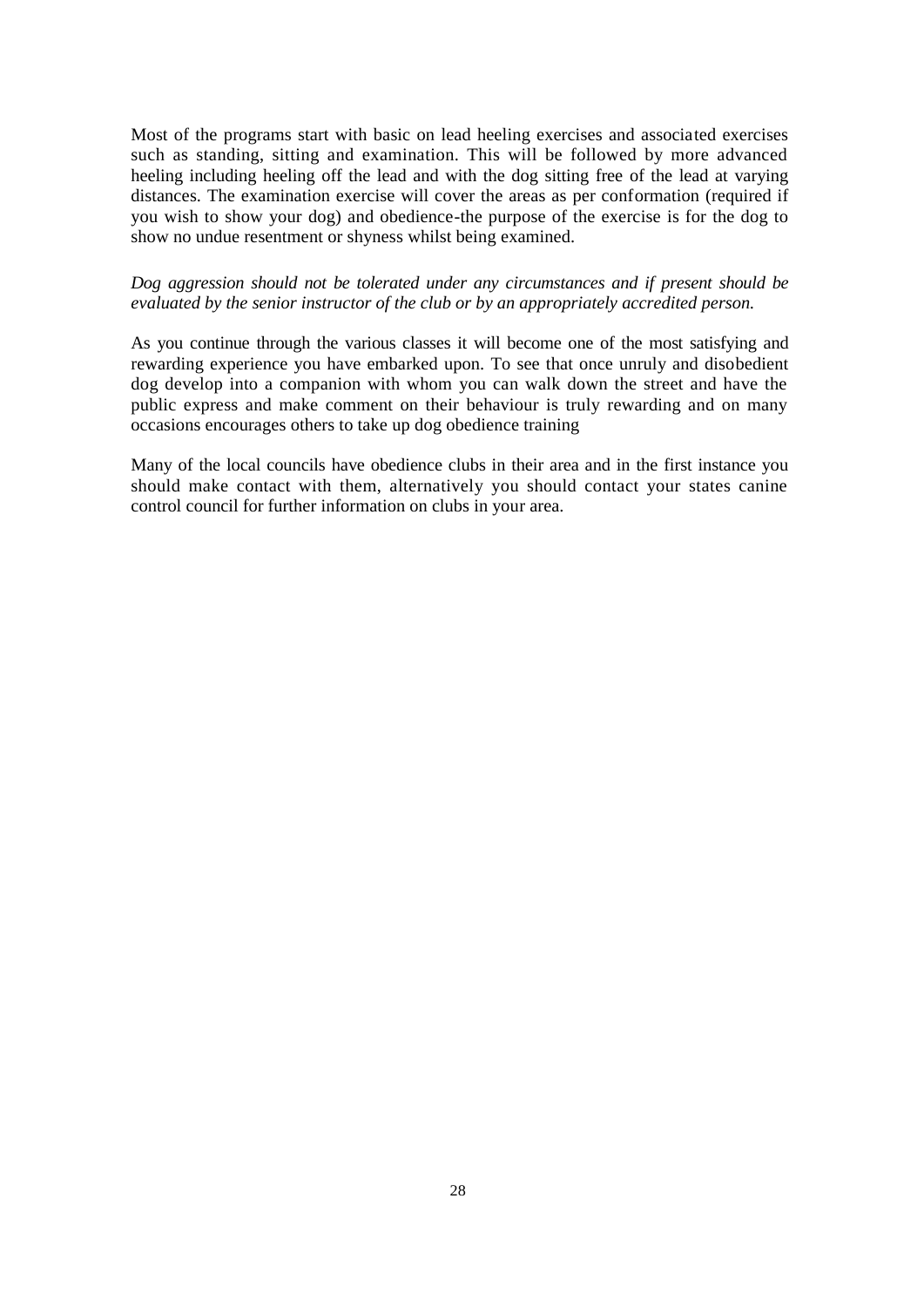## **RESPONSIBILITIES OF THE BREEDER**

Be aware that there are serious considerations, which bear thinking about beyond the natural mechanics of reproduction.

They are the moral and practical obligations —

- to yourself and family;
- to your dogs;
- to your neighbors;
- to the eventual recipients of your excess stock.

You owe it to yourself and those around you to be fully conversant with the amount of time the properly raised litter of pups will require. Puppies need to be fed little and often during the first three months of life. The dam of your litter will require close observation as her whelping time draws near to be sure that all is going normally and after whelping to see that she is carrying out her maternal duties normally. The new puppies will require close observation on a constant basis to ensure that none are accidentally crushed by their dam, or able to move away from her and lose body heat. The first ten days are crucial for the survival of a normal litter.

From three to four weeks the weaning of the pups will require attention at minimum intervals of three hourly, and as they become less dependent on their dam they become more dependent on their breeder for food, cleanliness and warmth or cooling, whichever is appropriate.

It is therefore not satisfactory to take on the venture of breeding dogs unless full time care of the animals will be available. If you cannot be spared from other commitments to tend the litter and you cannot have on hand a responsible person who can do so, it is better to wait until the time will be available.

Constant supervision will ensure that there is no reason for a litter of puppies to become noisy or create other nuisance to the surroundings.

As the puppies grow and the excess are offered for sale you will need to be available to show your puppies with pride, in clean, sweet smelling surroundings and to answer queries from would be purchasers. To do this you will need to make yourself conversant with proper care requirements for your particular breed, or have access to someone who can answer any questions you are unable to answer. It is simply not enough to call an end to responsibilities with the departure of the puppy with its new owner.

You must be timely and meticulous with paper work. Litter registration should be lodged with your canine controlling body, along with fees, as soon as practicable after the birth of the puppies. Don't forget each pup must have a name. Eligibility for registration lapses after 18 months.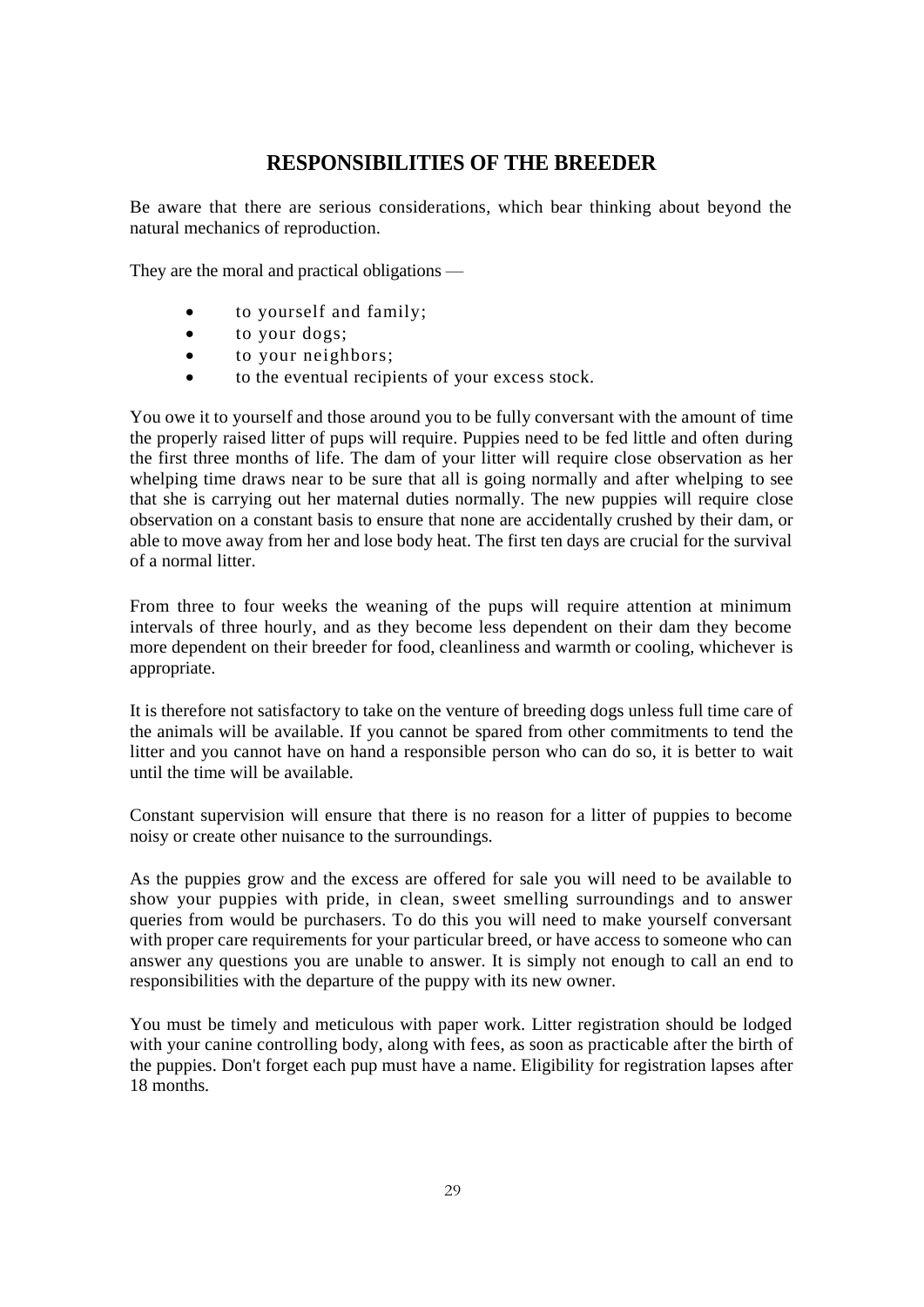No puppy should leave your establishment without its new owner being handed a duly completed registration form, full instructions on the rearing and care of the puppy, certificate of vaccination and further information in the event that one day this puppy may be bred from. For instance, the necessity to register a stud prefix well before mating takes place and the need to be well acquainted with information on responsible breeding practices.

Will you be in the position to replace the puppy or to refund the purchase price if the dog develops a serious hereditary defect in the first year of life? Are you prepared to educate yourself sufficiently to be aware and conversant with major research on any such defects which afflict your chosen breed?

**Facilities Cost factors Time and labour Veterinary attention After sale availability**

Think again on all of the above subjects. Assess your own position to attend to them. Only if you are absolutely certain that you can provide all the required finance, time and obligatory services should you embark on the journey to breeding pure bred dogs.

If you are certain that you have what it takes to be a responsible dog owner and breeder of the future, then enjoy your pastime.